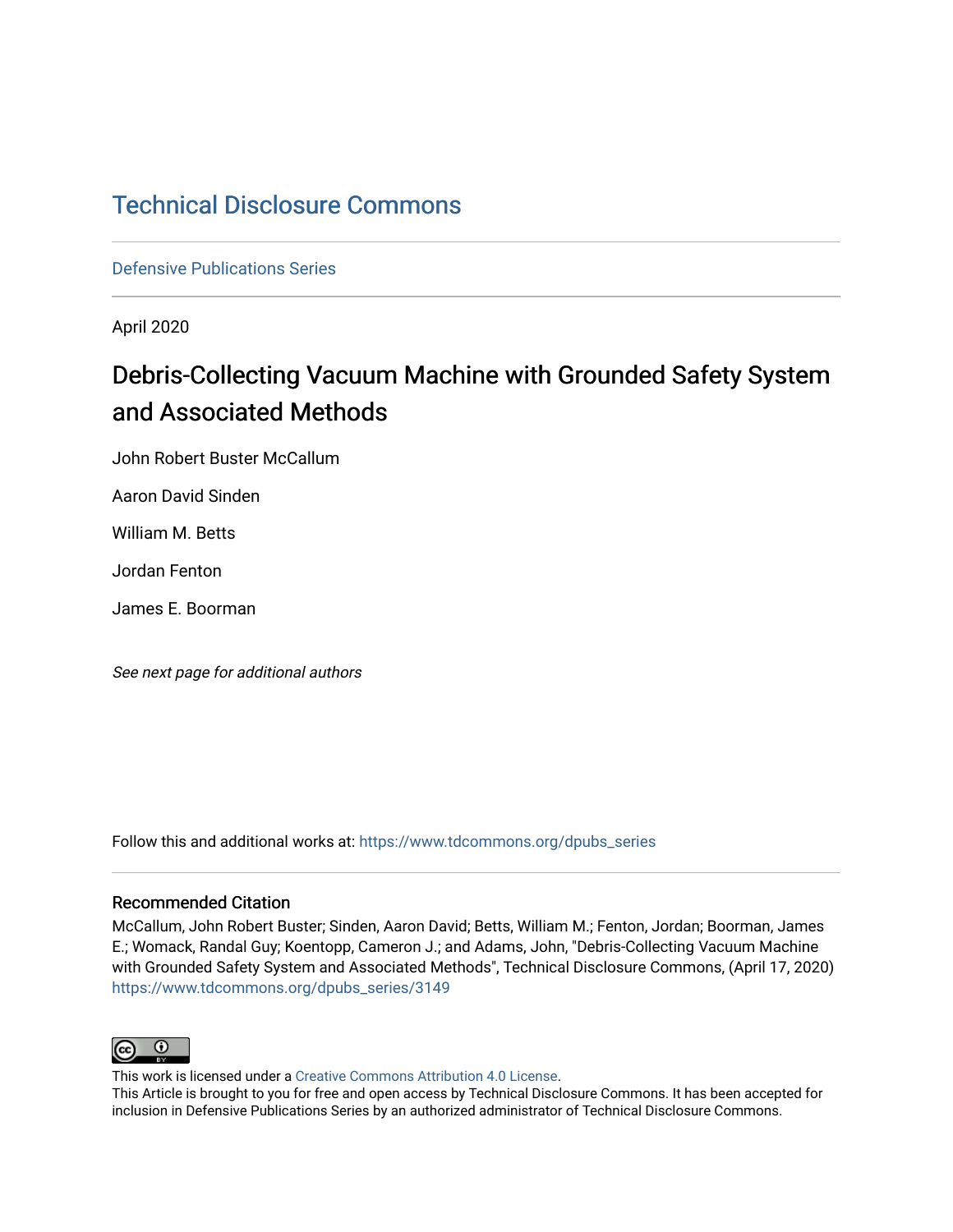## Inventor(s)

John Robert Buster McCallum, Aaron David Sinden, William M. Betts, Jordan Fenton, James E. Boorman, Randal Guy Womack, Cameron J. Koentopp, and John Adams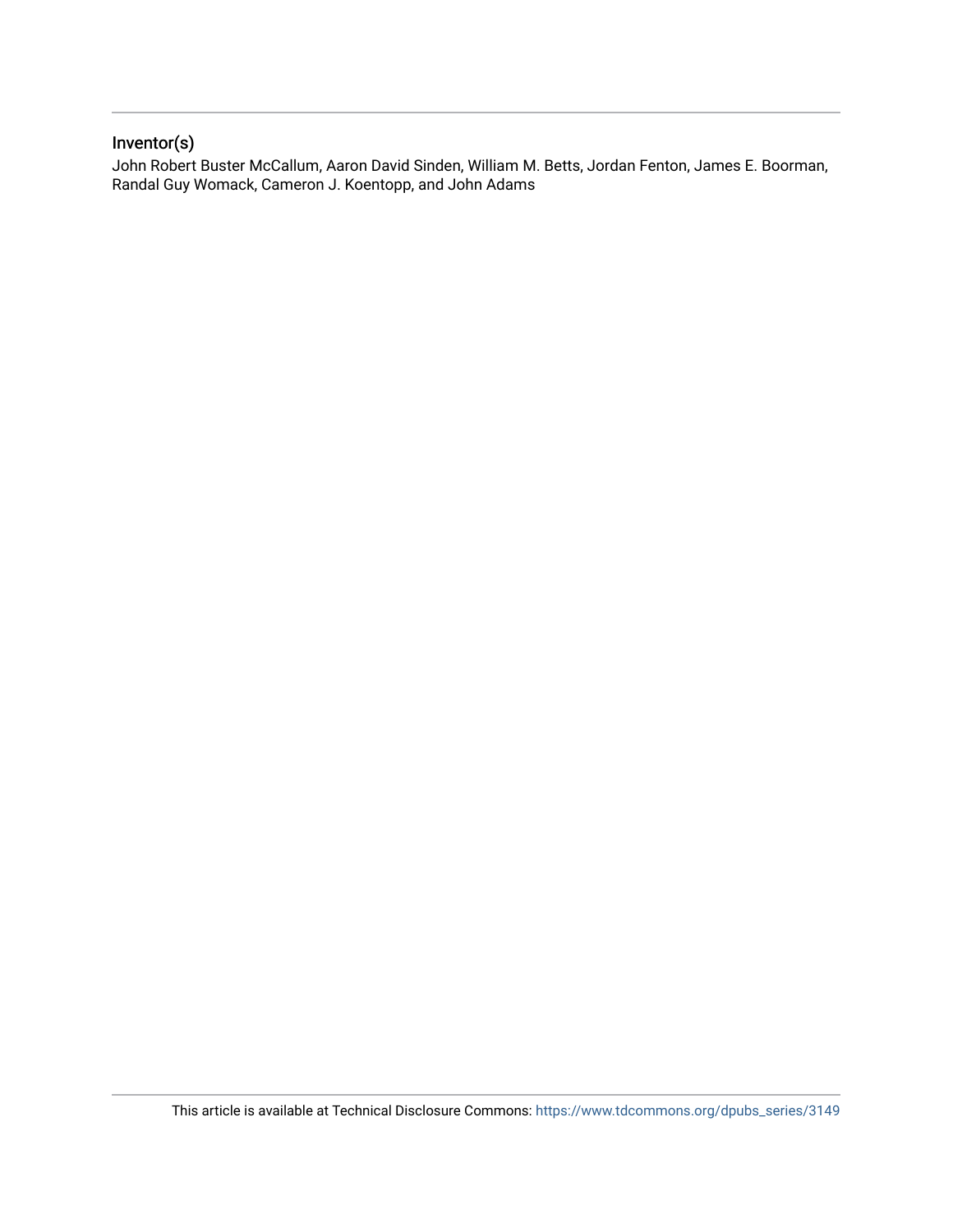# **DEBRIS-COLLECTING VACUUM MACHINE WITH GROUNDED SAFETY SYSTEM AND ASSOCIATED METHODS**

#### **FIELD OF THE INVENTION**

**[0001]** This application relates to vacuum machines for collecting debris, and more particularly to vacuum machines equipped with safety features for facilitating debris collection within metal-processing environments.

#### **BACKGROUND**

**[0002]** Debris may be produced as a result of various metal processing operations in metalprocessing environments. For example, during metal recycling, metal scrap (such as aluminum or aluminum alloys) are crushed, shredded, chopped, or otherwise reduced into smaller pieces of metal scrap which may be easily spilled and/or become temporarily airborne before landing on other surfaces. Debris may be at an elevated temperature and susceptible to combustion due to processing operations, and in some instances, for other reasons, e.g., due to the debris including combustibles such as metallic powder or organic compounds (such as from coatings or contaminants associated with metal work pieces). Accordingly, the presence or collection of debris in metal-processing environments may present potential safety issues.

#### **SUMMARY**

**[0003]** The terms "invention," "the invention," "this invention" and "the present invention" used in this patent are intended to refer broadly to all of the subject matter of this patent and the patent claims below. Statements containing these terms should be understood not to limit the subject matter described herein or to limit the meaning or scope of the patent claims below. Embodiments of the invention covered by this patent are defined by the claims below, not this summary. This summary is a high-level overview of various embodiments of the invention and introduces some of the concepts that are further described in the Detailed Description section below. This summary is not intended to identify key or essential features of the claimed subject matter, nor is it intended to be used in isolation to determine the scope of the claimed subject matter. The subject matter should be understood by reference to appropriate portions of the entire specification of this patent, any or all drawings and each claim.

**[0004]** In various examples, a debris collection machine includes a vacuum system that has a receptacle for receiving debris and a suction source operable to provide suction for pulling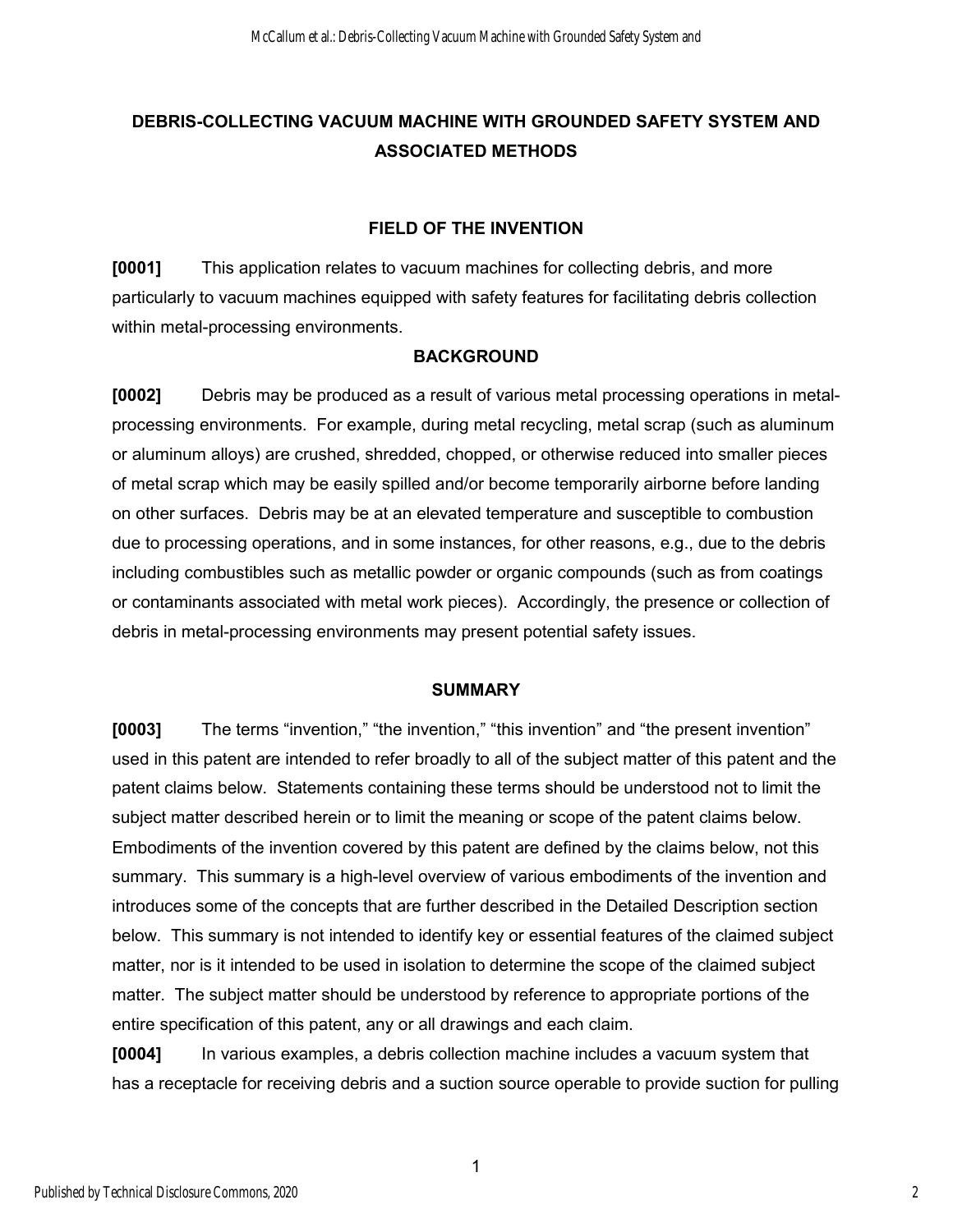debris into the receptacle. The machine also includes a ground reference portion of a groundchecking circuit, a ground test portion of the ground-checking circuit, and a ground-checking module. The ground reference portion is electrically coupled with an electrically grounded reference point. The ground test portion is electrically coupled with at least a portion of the vacuum system. The ground-checking module is coupled with the vacuum system, the ground reference portion, and the ground test portion, which may permit the ground-checking module to check for grounding via the ground-checking circuit, and control the vacuum system accordingly. For example, the ground-checking module can send an electrical current through the ground-checking circuit in a completed state in which the ground-checking circuit includes the ground reference portion, the ground-checking module, the ground test portion, and a grounded object electrically coupled with the ground test portion and the ground reference portion. The ground-checking module can determine a resistance in the ground-checking circuit based on the electrical current. In response, the ground-checking module may prevent or terminate operation of the suction source of the vacuum system when a resistance exceeds a predetermined threshold value. For example, the resistance exceeding the predetermined threshold value may be indicative of at least a portion of the vacuum system being at risk of generating a spark that could provide an ignition source for material present within the receptacle.

**[0005]** In various examples, a debris collection machine includes a vacuum system. The vacuum system includes a receptacle for receiving debris, and the receptacle has a conductive body. The vacuum system also includes a suction source operable to provide suction for pulling debris into the receptacle. The machine also includes a chassis supporting and electrically coupled to the receptacle. Additionally, the machine includes a ground reference portion of a ground-checking circuit and a ground test portion of the ground-checking circuit. The ground reference portion is electrically coupled with an electrically grounded reference point, while the ground test portion is electrically coupled with the chassis. Other components of the machine include a lid electrically coupled to the body of the receptacle when the lid is received relative to the body of the receptacle; a suction hose interface electrically coupled to the lid; a line electrically coupled to the suction hose interface and selectively connectable to a separately grounded item; and a ground-checking module. The ground-checking module is coupled with the ground reference portion, the ground test portion, and the suction source of the vacuum system. The ground-checking module can determine a resistance between the ground reference portion of the ground-checking circuit and the ground test portion of the groundchecking circuit. The ground-checking module can prevent or terminate operation of the suction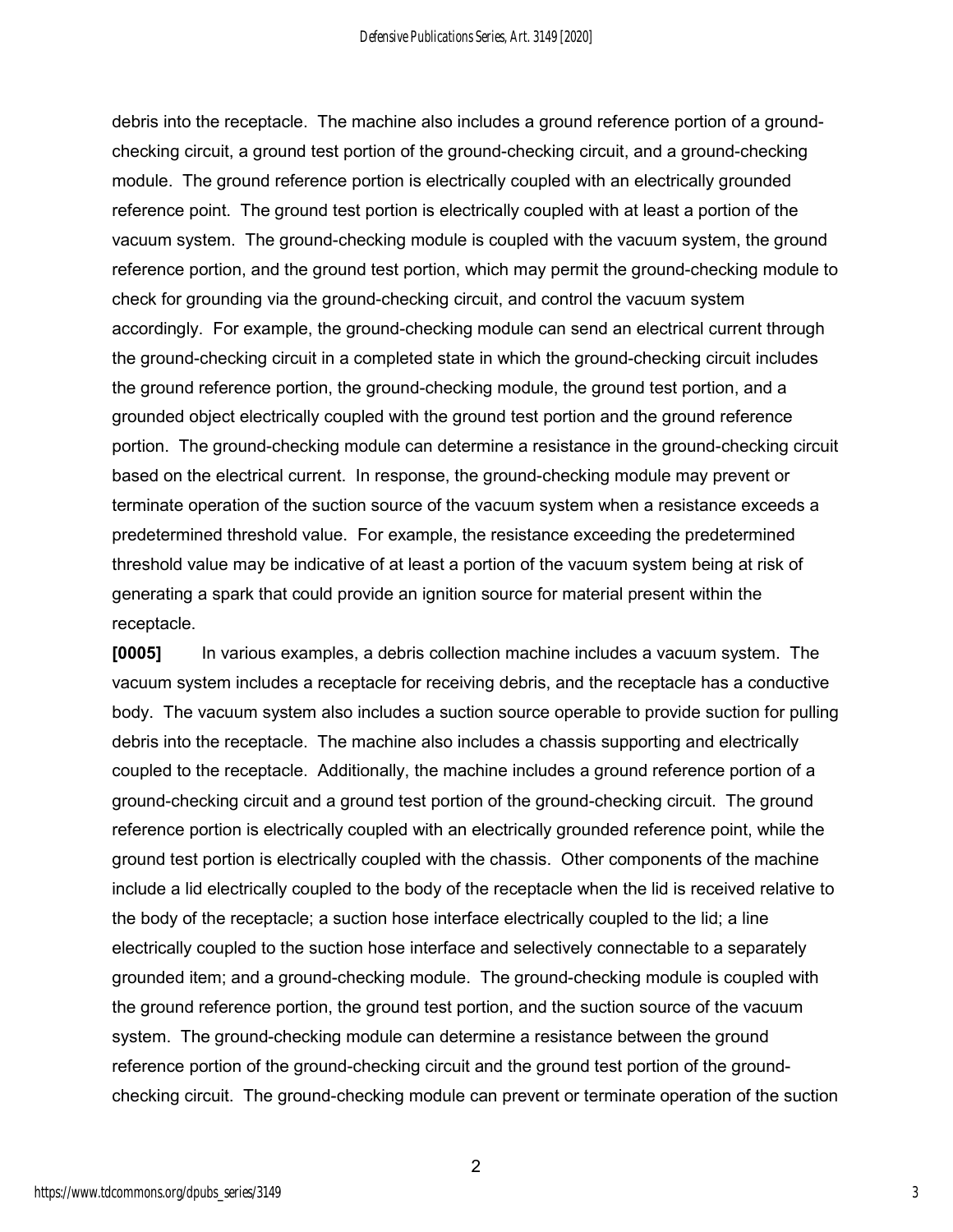source of the vacuum system when resistance detected exceeds a predetermined threshold value corresponding to an interruption in electrical coupling through the ground test portion, chassis, body of the receptacle, lid, suction hose interface, line, and separately grounded item.

**[0006]** In some examples, a method includes checking a resistance of a circuit. More specifically, the circuit may be such that when completed it includes (a) a ground reference portion electrically coupled with an electrically grounded reference point and (b) a ground test portion electrically coupled with at least a portion of a vacuum system of a debris collection machine. The vacuum system can include (a) a receptacle for receiving debris, and (b) a suction source operable to provide suction for pulling debris into the receptacle. The method also includes preventing or terminating operation of the suction source of the vacuum system when the resistance exceeds a predetermined threshold value.

**[0007]** Various implementations described in the present disclosure can include additional systems, methods, features, and advantages, which cannot necessarily be expressly disclosed herein but will be apparent to one of ordinary skill in the art upon examination of the following detailed description and accompanying drawings. It is intended that all such systems, methods, features, and advantages be included within the present disclosure and protected by the accompanying claims.

## **BRIEF DESCRIPTION OF THE DRAWINGS**

**[0008]** The features and components of the following figures are illustrated to emphasize the general principles of the present disclosure. Corresponding features and components throughout the figures can be designated by matching reference characters for the sake of consistency and clarity.

**[0009]** FIG. 1 is a perspective view depicting a debris collection machine according to various aspects of the present disclosure.

**[0010]** FIG. 2 is a side cutaway view depicting components relative to an interior of a receptacle of the debris collection machine of FIG. 1 according to various aspects of the present disclosure.

**[0011]** FIGS. 3-4 are side cutaway views of a bottom of the receptacle of FIG. 2 according to various aspects of the present disclosure.

**[0012]** FIGS. 5-6 are side cutaway views of a valve that may be utilized with the receptacle of FIG. 2 according to various aspects of the present disclosure.

**[0013]** FIG. 7 is a schematic diagram depicting the debris collection machine of FIG. 1 connected via a grounding line according to various aspects of the present disclosure.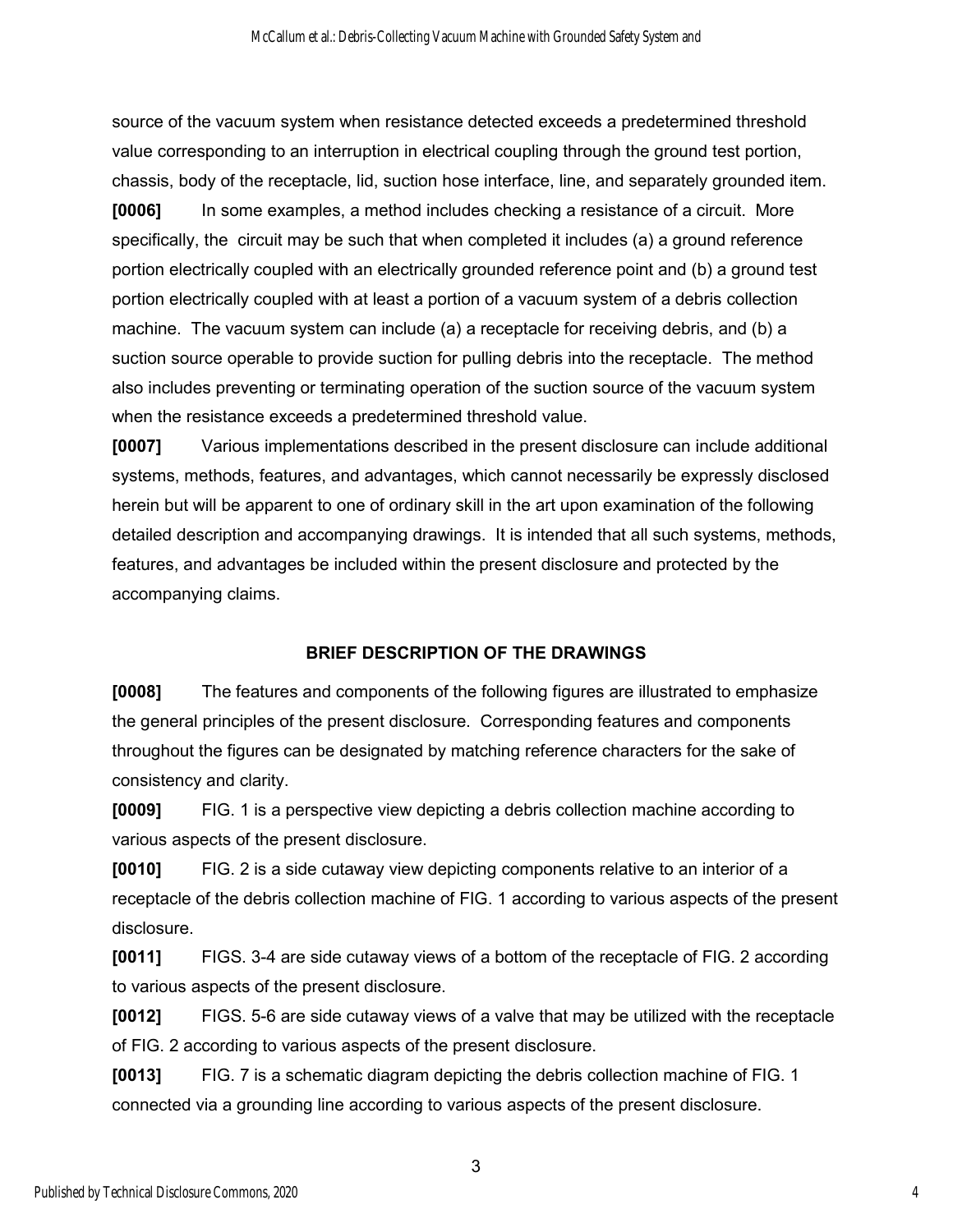**[0014]** FIG. 8 is a schematic diagram depicting an electrical panel of the debris collection machine of FIG. 1 according to various aspects of the present disclosure.

#### **DETAILED DESCRIPTION**

**[0015]** The subject matter of examples of the present invention is described here with specificity to meet statutory requirements, but this description is not necessarily intended to limit the scope of the claims. The claimed subject matter may be embodied in other ways, may include different elements or steps, and may be used in conjunction with other existing or future technologies. This description should not be interpreted as implying any particular order or arrangement among or between various steps or elements except when the order of individual steps or arrangement of elements is explicitly described.

**[0016]** FIG. 1 illustrates a debris collection machine 100. The depicted machine 100 includes a receptacle 102 supported by a chassis 104. Components of a vacuum system 106 and a safety system 108 are also shown. Generally, the vacuum system 106 can be utilized to move debris into the receptacle 102 (e.g., as explained in greater detail with reference to FIG. 2- 4), and hazards or risks associated with such collection of debris in the receptacle 102 may be reduced or eliminated by features of the safety system 108 (e.g., as explained in greater detail with reference to FIGS. 5-8).

**[0017]** FIG. 2 is a side cutaway view depicting components relative to an interior of the receptacle 102. The vacuum system 106 can include a suction source 110 operable to provide suction for pulling debris into the receptacle 102. The suction source 110 depicted in FIG. 2 includes a venturi pump 112 that receives pressurized fluid flow (e.g., pressurized air flow) through a pressurized inlet 114, directs the pressurized fluid through a restriction 116 and out an exhaust 118, and exerts suction to pull other fluid through a suction inlet 120 as a result. For example, the pressurized inlet 114 may be coupled with a compressed air feed hose 122, and the suction inlet 120 may be arranged to provide suction relative to the receptacle 102 as a result of air flow (as at arrow 121) from the compressed air feed hose 122 through the venturi pump 112. However, the suction source 110 is not limited to the depicted venturi pump 112 and may additionally or alternatively include any other suitable components for producing suction, including, but not limited to compressors, impellers, fans, blowers, or other pressure-changing components.

**[0018]** The receptacle 102 may include or be coupled with any suitable structure for directing flow of fluid and/or debris. For example, a suction hose 124, a suction hose interface 126, a pipe 128, baffles 130, and a filter 132 are shown in FIG. 2. In an example operation, suction from the suction source 110 (e.g., the venturi pump 112) may pull air into the suction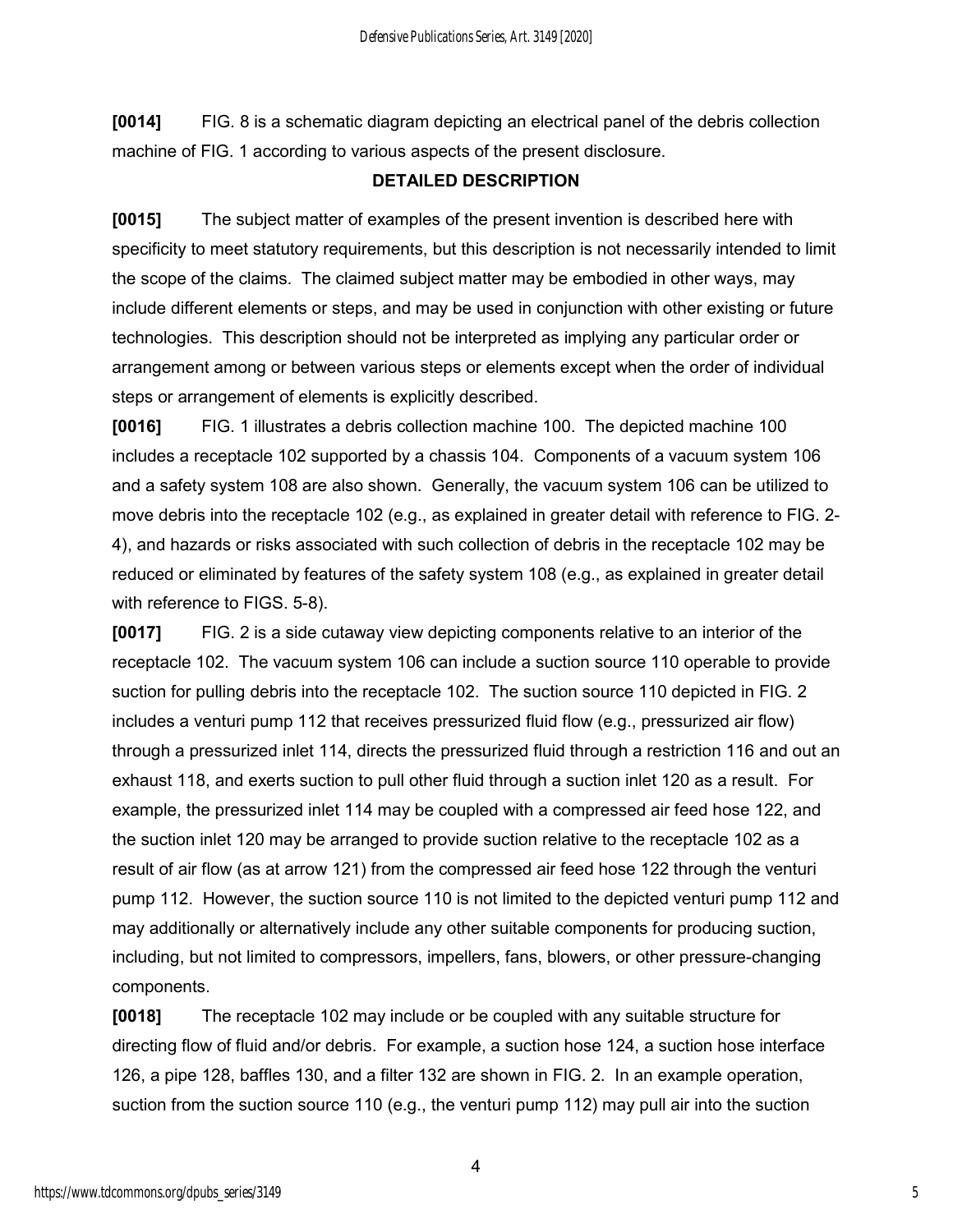hose 124 (e.g., as at arrow 134), through the suction hose interface 126, and into a first end 136 of the pipe 128 (e.g., as at arrow 138). Upon exiting an opposite, second end 140 of the pipe 128 (e.g., as at arrow 142), the air may be pulled through a circuitous or tortuous path defined by the baffles 130 (e.g., as at arrows 144). The air further can be pulled (e.g., as at arrows 146) through the filter 132, which may prevent debris borne by the air from exiting the receptacle 102 along with the air. The air may exit the receptacle 102 as a result of the suction provided by the suction source 110. For example, the air may be pulled (e.g., as at arrows 148) into the suction inlet 120 (e.g., from the filter 132) and directed out through the exhaust 118 along with the air pulled in through the pressurized inlet 114 (e.g., from the compressed air feed hose 122).

**[0019]** The air pulled into the receptacle 102 (e.g., through the suction hose 124 etc.) may convey debris into the receptacle 102. As used herein, debris may correspond to any loose material that can be pulled off of a surface or out of the air or other fluid. Non-limiting examples of debris that may be commonly encountered when using the debris collection machine 100 in a other metal-processing environment include, but are not limited to hardware (e.g., bolts, nuts, screws, and so forth), liquids, dust, particulate, fragments of metal, organic compounds, or other material.

**[0020]** The receptacle 102 may be configured to hold water or other liquid 152 (hereinafter "water" for simplicity of terminology) for receiving and containing debris 150. To this end, the second end 140 of the pipe 128 may be arranged to deliver debris 150 conveyed through the pipe 128 into water 152 in the receptacle 102. For example, as shown, the pipe 128 is arranged such that the second end 140 is submerged in the water 152. Suction from the suction source 110 may lower a water level in the submerged second end of the pipe 128 sufficiently to draw air out through the second end of the pipe 128. Such air may form bubbles (e.g., illustrated adjacent arrow 142) that can rise to the surface of the water 152. Debris carried by the air may accordingly become trapped in the water 152 and ultimately settle (as at arrow 154) in the water. Alternatively, if the level of the water 152 were instead to be maintained or drop below the second end 140 of the pipe 128, air exiting the second end 140 of the pipe 128 may be pulled over the surface of the water and allow debris 150 to fall and separate out of the air. The twists and turns provided by the baffles 130 may also cause debris 150 to separate out of the air, for example, which may cause the debris 150 to collect on the baffles 130 and/or fall into the water 152 if present. The debris 150 may thus be collected by any suitable method within the water 152.

**[0021]** Collecting debris 150 within the water 152 may reduce chances of combustion related to the collected debris 150. For example, the water 152 may cool incoming debris 150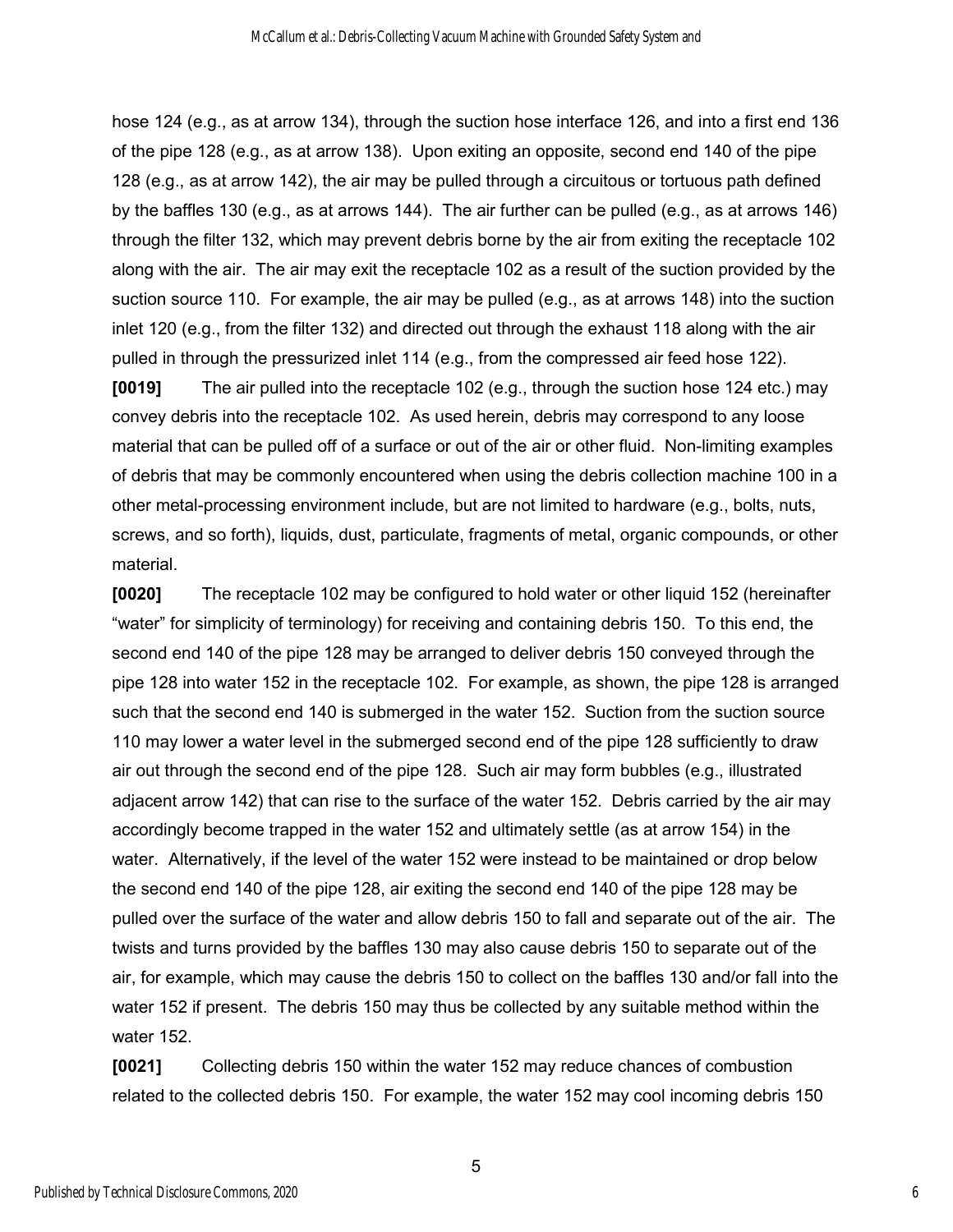below temperatures at which ignition may occur. Additionally or alternatively, the water 152 may extinguish any flames on collected debris 150. Moreover, the water 152 may prevent incoming debris 150 from contacting received debris 150 with strikes that could otherwise generate combustion-triggering sparks.

**[0022]** Collecting debris 150 within the water 152 may also facilitate disposal of collected debris 150, for example, as described further with respect to FIGS. 3 and 4. Moreover, although the description herein focuses mainly on water 152 for the sake of simplicity, liquids other than water 152 could additionally or alternatively utilized.

**[0023]** FIGS. 3-4 are side cutaway views of a bottom 156 of the receptacle 102. The bottom 156 of the receptacle 102 is shown in FIG. 3 with a drainage pipe 158 having a valve 160 for selectively blocking fluid passage through the drainage pipe 158. In an example operation, the valve 160 can be opened to allow the water 152 to drain out of the receptacle 102 (e.g., as at arrow 161), for example, into a catch pan 162 that can be removed from the chassis 104 of the machine 100 to permit appropriate disposal of the water 152.

**[0024]** Referring to FIG. 4, the bottom of the receptacle 102 may include a cap 164 that is releasably attached to the main body of the receptacle 102 by a clamping collar 168 (FIG. 1) or other suitable mechanism. In operation as illustrated in FIG. 4, the cap 164 at the bottom 156 of the receptacle 102 may be removed, for example, to permit removal of solid debris 150 that may have accumulated within the receptacle 102, e.g., as a result of draining the water 152 as described above with reference to FIG. 3. For example, in FIG. 4, the cap 164 at the bottom of the receptacle 102 is shown received in the catch pan 162, e.g., after the catch pan 162 has been drained of water 152 and returned to its position under the receptacle 102.

**[0025]** Referring again to FIG. 2, the top 170 of the receptacle 102 may include a lid 172 that is releasably attached to the main body 166 of the receptacle 102. For example, the lid 172 at the top 170 and the cap 164 at the bottom 156 may both be removable to provide access through the top 170 and/or the bottom 156 of the receptacle 102 to facilitate washing the interior of the receptacle 102. The lid 172 and the cap 164 may respectively include suitable gaskets 179 or other seals to seal the receptacle 102 for operation or otherwise reduce a chance of leakage at respective junctures at the top 170 and the bottom 156 of the receptacle 102. In various examples, various elements may be mounted to the lid 172 and thus removable from the receptacle 102 by removal of the lid 172. For example, in FIG. 2, the suction hose interface 126, pipe 128, filter 132, venturi pump 112, and release valve 174 (described further below) are shown mounted to the lid.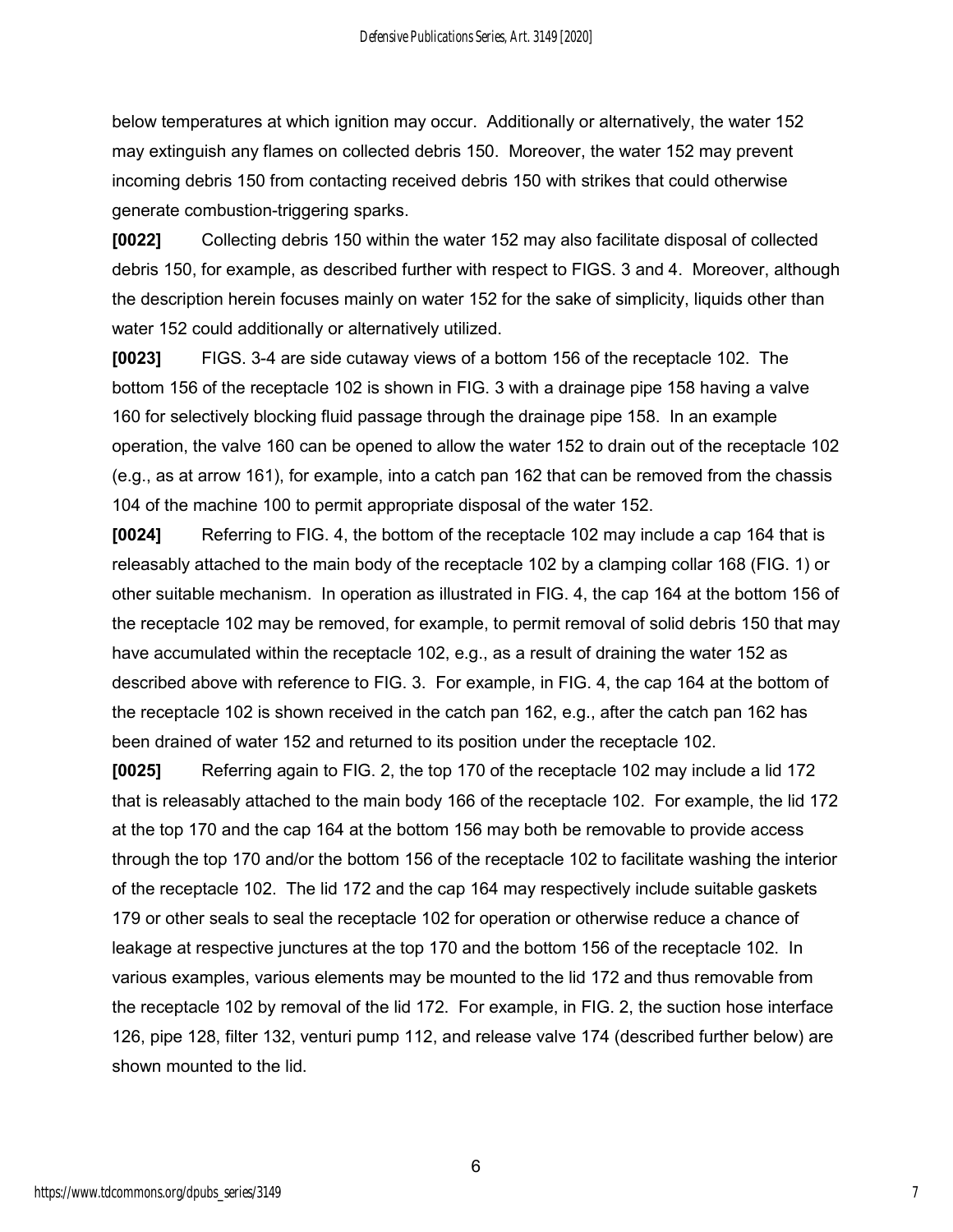**[0026]** The vacuum system 106 illustrated in FIGS. 1-4 is just one exemplary configuration for use with a debris collection machine such as machine 100. Various other arrangements and subcomponents are possible, including for receptacle 102 and suction source 110.

**[0027]** As previously noted, the machine 100 may include a safety system 108 to reduce or eliminate hazards or risks associated with collection of debris 150 in the receptacle 102. More specifically, various features of the safety system 108 may be associated with avoiding conditions that may lead to combustion of material within the receptacle 102. Such a risk of combustion may be present based on characteristics of debris 150 collected into the receptacle 102. For example, as mentioned above, debris 150 collected may include flammable or combustible material that may be ignited by sparks or sufficiently elevated temperatures. In some examples, the debris 150 may include organic compounds or other material that may chemically react with each other or with the water 152 to produce trace amounts of hydrogen or other flammable gasses (hereinafter collectively "hydrogen").

**[0028]** Referring back to FIG. 2, in various examples, air circulation during operation of the suction source 110 may flush such trace amounts of hydrogen from the receptacle 102. This may prevent hydrogen from building up to a combustible concentration level during operation of the suction source 110. The safety system 108 may also include a release valve 174, for example, to prevent hydrogen from building up to a combustible concentration level during nonoperation of the suction source 110.

**[0029]** As illustrated in FIG. 2, the release valve 174 may be positioned at a boundary of the receptacle 102 between the interior of the receptacle 102 and the exterior of the receptacle 102. For example, the release valve in FIG. 2 is shown located in the lid 172 at the top of the receptacle 102. However, the release valve 174 additionally or alternatively may be positioned extending through the main body 166 of the receptacle 102 or in any other suitable location. Locating the release valve 174 in or near the top of the receptacle 102 may facilitate escape of hydrogen, which may tend to rise toward the top of the receptacle 102 due to a lower density relative to other gasses that may be present in the receptacle 102.

**[0030]** FIGS. 5-6 are side cutaway views of an example of the release valve 174. The depicted release valve 174 includes a seat 180, a stopper 182, and a biasing mechanism 184. The seat 180 includes a surface 186 defined about an aperture 188 through a boundary of the receptacle 102. The stopper 182 is movable relative to the seat 180. For example, in FIG. 5, the stopper 182 is shown in an open position in which the stopper 182 is spaced apart from the seat 180 for allowing gas flow through the aperture 188. In FIG. 6, the stopper 182 is shown in a closed position in which the stopper 182 is received on the seat 180 for preventing gas flow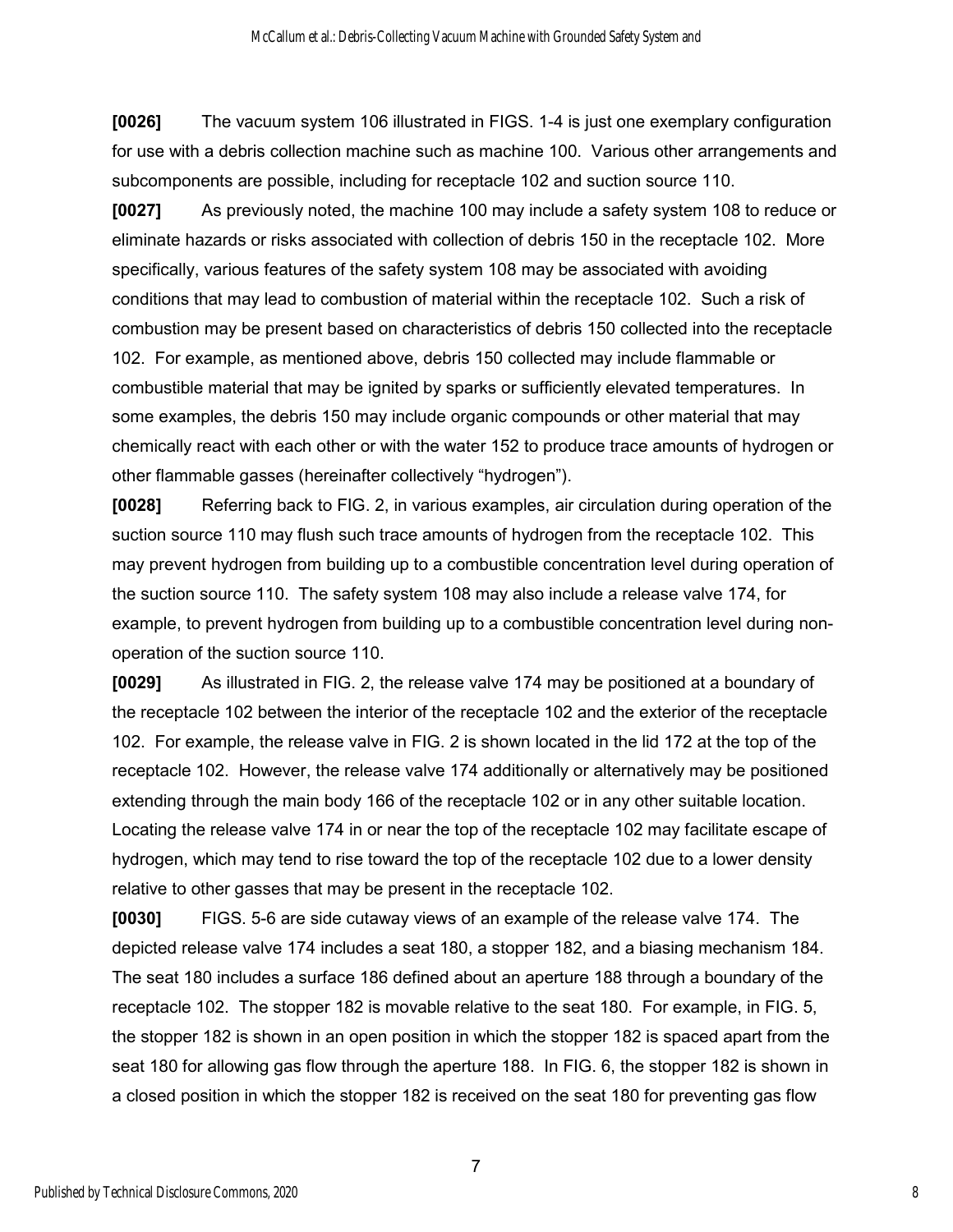through the aperture 188. For example, the stopper 182 may be shaped to seal against the surface 186 defined by the seat 180.

**[0031]** The biasing mechanism 184 is depicted as a spring but may correspond to any other structure arranged to bias the stopper 182 toward the open position in the absence of suction from the suction source 110. The biasing mechanism 184 is shown positioned between the stopper 182 and a porous base 190 that can include one or more through-holes 192. The one or more through-holes 192 may permit gas flow through the base 190 yet still provide sufficient structure for supporting the biasing mechanism 184. For example, as depicted in FIGS. 5 and 6, the base 190 is positioned beneath the biasing mechanism 184 so that the biasing mechanism 184 will compress against the base 190 when moved downward under suction supplied by the suction source 110 and will decompress and move upward to bias the stopper 182 toward the open position in the absence of suction from the suction source 110. However, the base 190 could alternatively be positioned above the stopper 182, e.g., such that the biasing mechanism 184 would extend in response to suction from the suction source 110 to allow the stopper 182 to close against the seat 180 and would contract toward an at-rest state to bias the stopper 182 toward the open position in the absence of suction from the suction source 110.

**[0032]** Biasing the stopper 182 toward the open position in the absence of suction from the suction source 110 may permit the escape of hydrogen out of the receptacle 102 when the suction source 110 is not in operation. The biasing mechanism 184 may also permit the stopper 182 to move to the closed position in response to suction from the suction source 110 so as to prevent pressure loss within the receptacle 102 through the aperture 188 when the suction source 110 is in operation. As an illustrative example, the suction source 110 may be configured to generally produce about 4 PSI of vacuum during operation, and the biasing mechanism 184 may be sized and configured to push the stopper 182 apart from the seat 180 when the vacuum falls below 0.5 PSI (e.g., which may correspond to a termination or nonoperation of the suction source 110).

**[0033]** The safety system 108 can include other features in addition to or in lieu of the release valve 174. For example, whereas the release valve 174 may mitigate a risk of a buildup of combustible material within the receptacle 102, other features may be included to reduce a chance of sparks or other sources of ignition relative to the receptacle 102. Some such features are described below with reference to FIGS. 7 and 8 and other figures herein.

**[0034]** FIG. 7 is a schematic diagram showing a grounding line 202 that may be included in the safety system 108. The grounding line 202 may be utilized to electrically connect the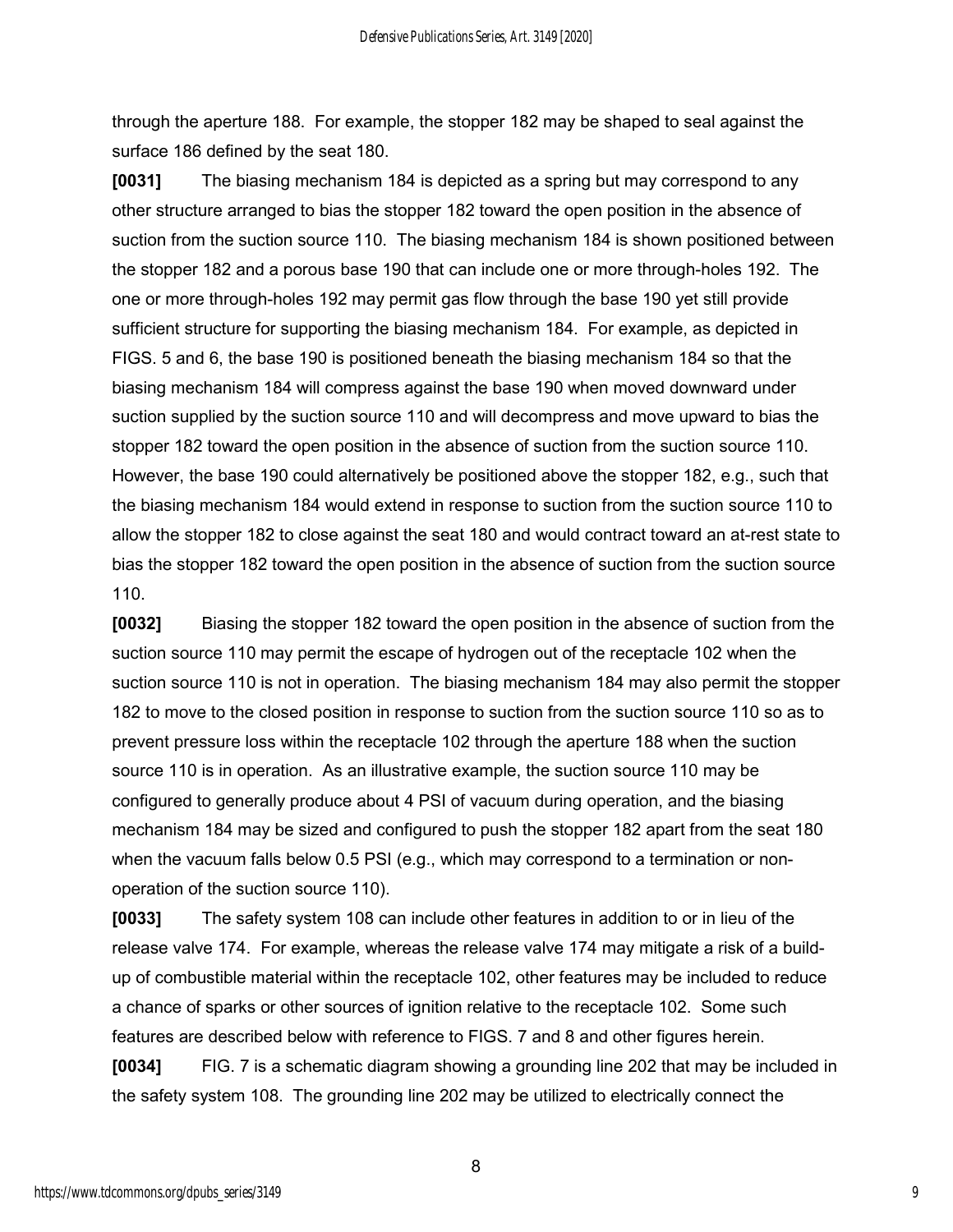receptacle 102 and/or other components of the machine 100 to another object 204, such as another piece of equipment. In operation, if the other object 204 is grounded, the grounding line 202 may accordingly provide an electrical path for grounding a relevant portion of the machine 100. Such grounding may prevent the generation of differences in voltage potential that could otherwise result in a spark, such as may occur due to static electricity.

**[0035]** FIG. 8 is a schematic diagram depicting an electrical panel 206 of the debris collection machine 100 according to various aspects of the present disclosure. The electrical panel 206 in FIG. 8 is shown received within an enclosure 208. The enclosure 208 is shown in FIG. 8 in an open state to reveal components within the enclosure 208. For example, the enclosure 208 is shown in FIG. 8 with a hinged door 210 pivoted away from a housing 212 that together with the door 210 forms the enclosure 208. However, the enclosure 208 may include any other arrangement of features for providing access to components within the enclosure 208 (such as for maintenance or replacement). The enclosure 208 of FIG. 8 is also shown in FIGS. 1 and 7 (in a closed state) in relation to other components of the machine 100.

**[0036]** The electrical panel 206 depicted in FIG. 8 includes a checking module 214 that may form part of the safety system 108. The checking module 214 may be utilized to check for certain conditions and allow, prevent, initiate, or terminate certain operations of the machine 100 based on the conditions checked.

**[0037]** The functions of the checking module 214 (or any other module discussed herein) can be implemented in the form of control logic in software or hardware or a combination of both. The control logic may be stored in an information storage medium as a plurality of instructions adapted to direct an information processing device to perform a set of steps disclosed in examples of the invention. Based on the disclosure and teachings provided herein, a person of ordinary skill in the art will appreciate other ways and/or methods to implement the features associated with the corresponding modules. As an example, functions described in this application may be implemented via programming logic controllers ("PLCs"), which may use any suitable PLC programming language. In other examples, the functions described in this application may be implemented as software code to be executed by one or more processors using any suitable computer language such as, for example, Java, C++ or Perl using, for example, conventional or object-oriented techniques. The software code may be stored as a series of instructions or commands on a non-transitory computer-readable medium, such as a random access memory ("RAM"), a read-only memory ("ROM"), a magnetic medium such as a hard-drive or a floppy disk, or an optical medium such as a CD-ROM. Any such computerreadable medium may also reside on or within a single computational apparatus, and may be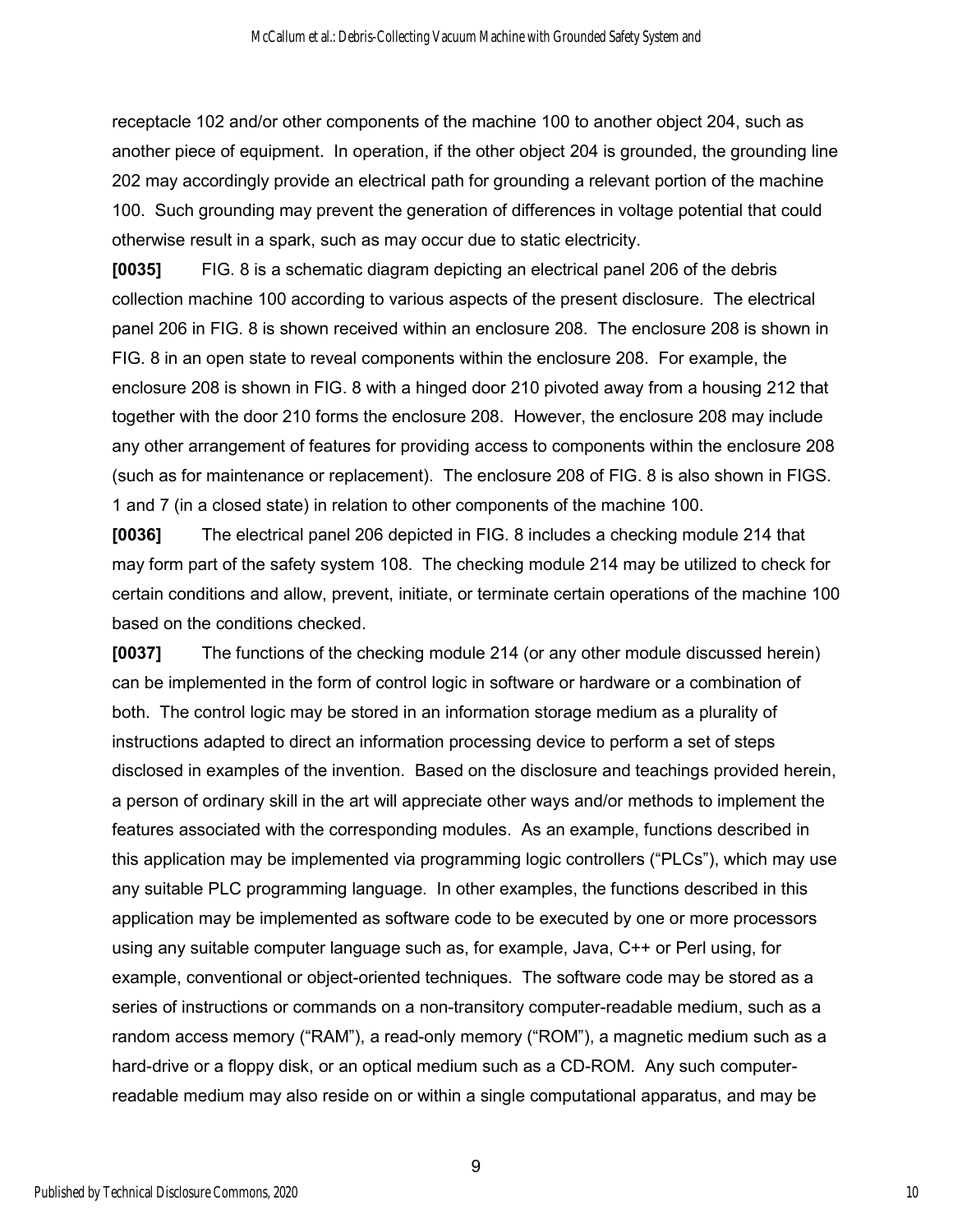present on or within different computational apparatuses within a system or network. Any of the entities described herein may be embodied by a computer that performs any or all of the functions and steps disclosed.

**[0038]** In various examples, the checking module 214 may control the vacuum system 106 based at least in part on input received by the checking module 214. To this end, the checking module 214 in FIG. 8 includes an output 216 that is electrically coupled with the vacuum system 106. For example, the output 216 in FIG. 8 is shown in FIGS. 1 and 7 connecting to a suction source control box 220 that includes a solenoid or other electrically controllable valve (not shown) that can allow, block, or otherwise regulate airflow from a source hose 222 (e.g., connected to a pressurized air supply within a facility) to the air feed hose 122 for the venturi pump 112. However, the arrangement depicted in FIGS. 1 and 7 is only one example of implementing the output 216 of the checking module 214 in FIG. 8. For other forms of vacuum system 106, the output 216 may additionally or alternatively control other valves or power supplies to control the suction provided by the suction source 110.

**[0039]** In various examples, the checking module 214 may be or include a ground-checking module 224. For example, the ground-checking module 224 may control the vacuum system 106 based at least in part on input related to grounding of the machine 100. In FIG. 8, the ground-checking module 224 is electrically coupled within a ground-checking circuit that also includes a ground reference portion 226 and a ground test portion 228.

**[0040]** The ground reference portion 226 may be electrically coupled with an electrically grounded reference point 230. In FIG. 8, the electrically grounded reference point 230 corresponds to a grounded portion 232 of the electrical panel 206, e.g., which may be grounded for compliance with electrical codes. For example, in FIG. 8, the electrically grounded reference point 230 is electrically connected with a grounding portion 234 of a power cable 236. The power cable 236 is also shown having a power-providing portion 235 that is ultimately routed (e.g., via an on-off switch 270) to provide electrical power to the electrical panel 206 (as at 238), e.g., for providing power to the machine 100. The power cable 236 may extend through the enclosure 208. For example, referring to FIG. 7, the power cable 236 is shown exiting the enclosure 208 and extending to a plug 240 for engaging a source of grounded power such as the outlet 242 shown in FIG. 7. The depicted plug 240 includes a grounding prong 244 that may provide grounding when engaged in the outlet 242. Via the power cable 236, the ground reference portion 226 (FIG. 8) may be electrically connected with the grounding prong 244 (FIG. 7) of the power cable 236, which may provide grounding to the ground reference portion 226.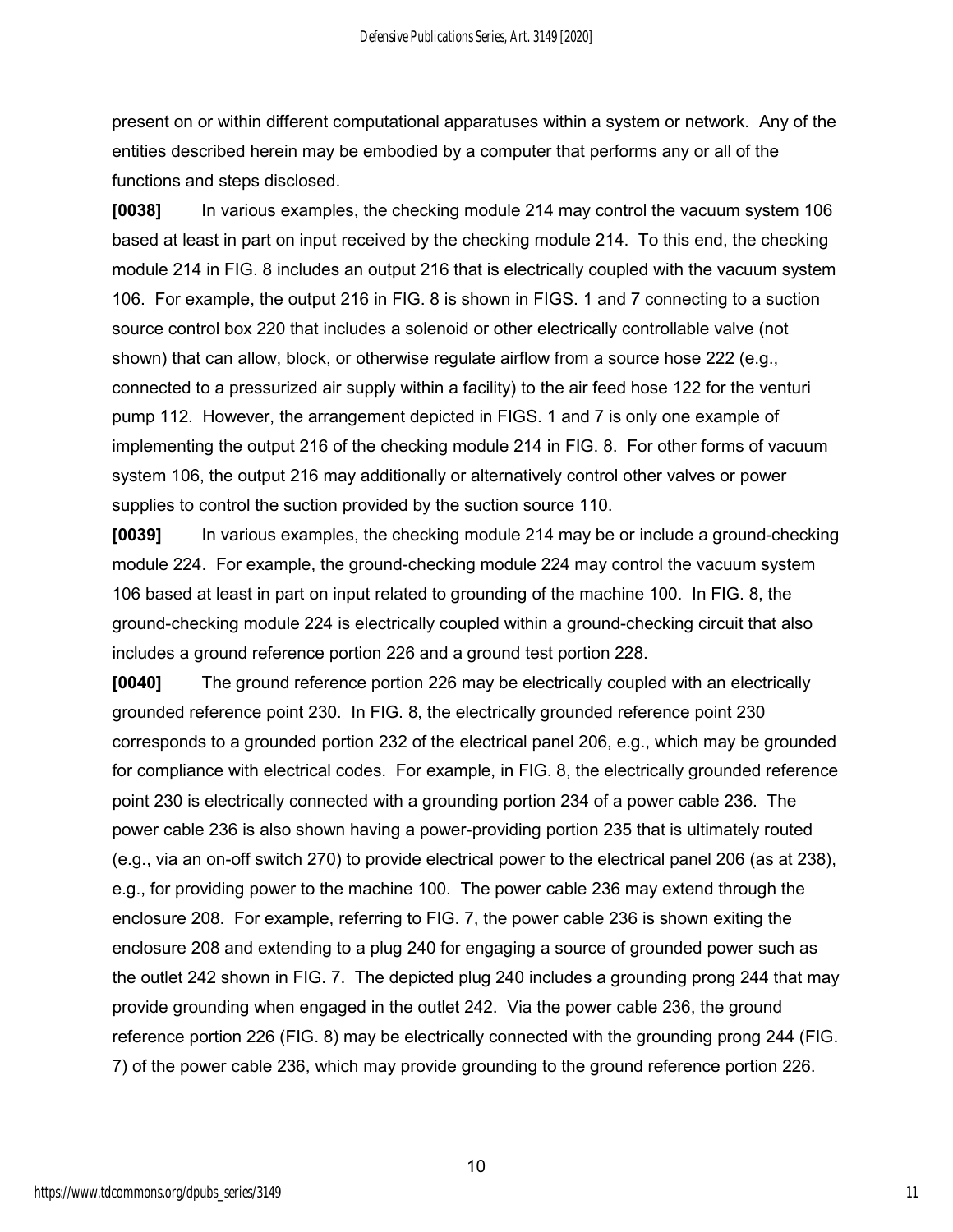**[0041]** The ground test portion 228 may be electrically coupled with a relevant portion of the machine 100. This may provide input for determining whether such relevant portion of the machine 100 is appropriately grounded to reduce a chance of sparks being generated due to differences in potential of different parts of the machine 100. For example, the ground test portion 228 may be electrically connected with the grounding line 202 (e.g., via intervening components), which may allow the ground-checking module 224 to determine whether the grounding line 202 is providing appropriate grounding by connection with a grounded object 204. Although a specific series of connections between a particular set of components for establishing electrical connection with the ground test portion 228 will now be described, it should be understood that fewer, more, or other connections or components may be utilized for electrical connection between the ground test portion 228 and associated parts of the machine 100 for purposes of checking grounding of relevant portions of the machine 100.

**[0042]** In FIG. 8, the ground test portion 228 extends through the enclosure 208. The enclosure 208 may be formed from a non-conductive material. For example, in lieu of utilizing metal for the enclosure 208, the enclosure 208 may be formed of ceramic, plastic, or some other non-conductive material. Forming the enclosure 208 from non-conductive material may electrically isolate the electrical panel 206 from the part of the ground test portion 228 that is outside of the enclosure 208. For example, if the enclosure 208 were instead metal, the metal might adopt the electrical characteristics of the electrical panel 206 via conduction and allow the ground test portion 228 to appear to be grounded merely by being brought into contact with the metal of the enclosure 208. In contrast, a non-conductive enclosure 208 may foreclose this possibility and ensure that the ground test portion 228 will only register as being grounded when connected to a distinct grounded object 204 that is separate (e.g., thermally separate, physically separate, electrically separate, or otherwise separate in the absence of connection by the below-referenced grounding line 202 or other structure for establishing connection there between) from the portion of the machine 100 grounded by connection with grounded power (such as the outlet 242 shown in FIG. 7). Put another way, forming the enclosure 208 of nonconductive material may prevent the ground-checking module 224 from being "cheated" by bringing the ground test portion 228 into contact with the enclosure 208.

**[0043]** Referring to FIG. 1, upon exiting the enclosure 208, the ground test portion 228 is shown electrically coupled with the chassis 104. For example, the ground test portion 228 is shown including a cable 246 with a conductive portion 248 secured by a fastener 250 to the chassis 104. The fastener 250 may be a bolt, a weld, or any other joining technology that may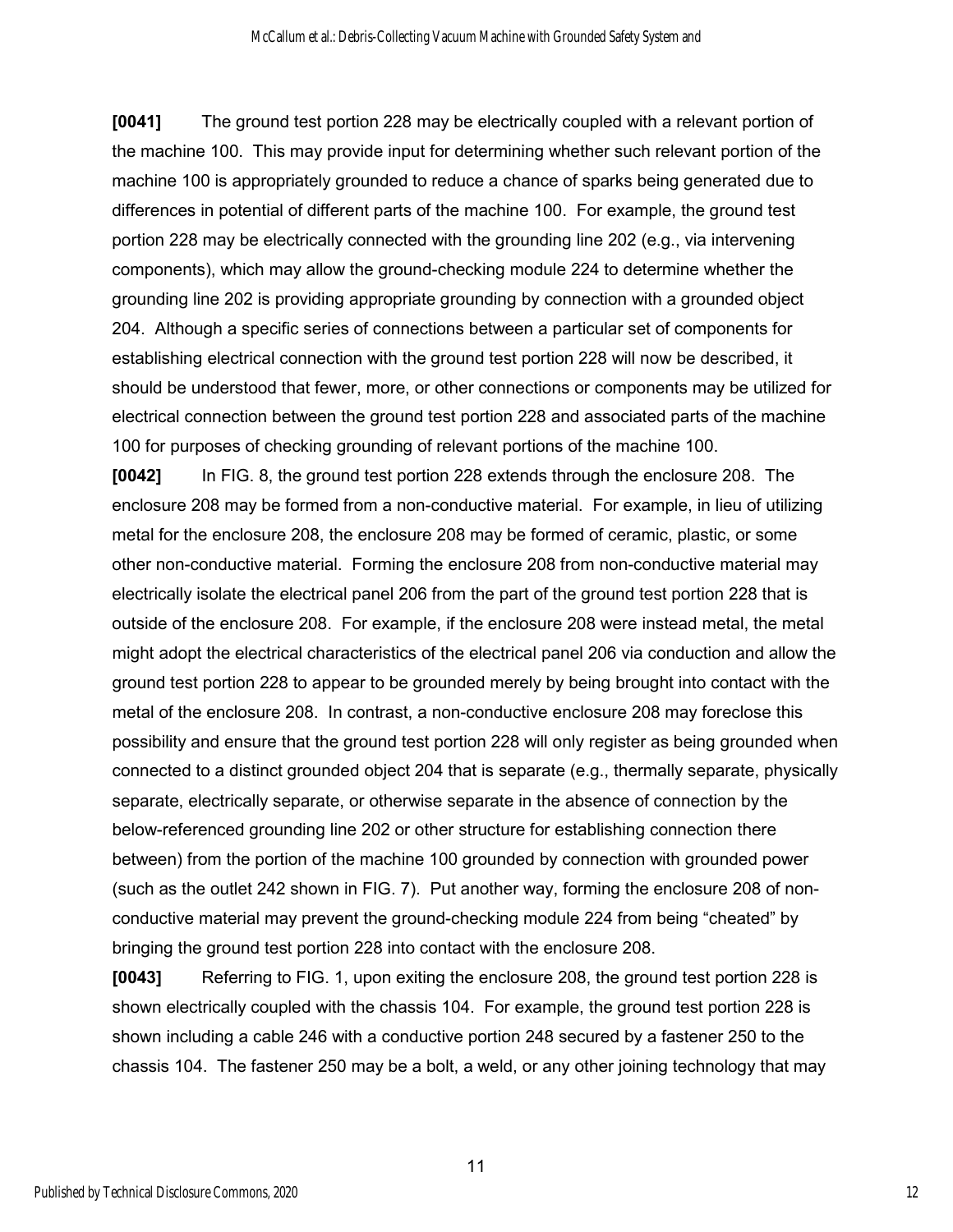permit the cable 246 to be electrically connected to the chassis 104. The chassis 104 may include metal or other conductive material.

**[0044]** The chassis 104 can in turn be electrically coupled with the main body 166 of the receptacle 102. For example, FIG. 1 shows bands 252 that engage the main body 166 and connect to the chassis 104 to support the receptacle 102 relative to the chassis 104. The bands and/or main body 166 of the receptacle 102 may include metal or other conductive material such that electrical signals can be conveyed through the main body 166 to the chassis 104 by direct contact between the chassis 104 and main body 166 or through indirect contact through the bands 252 between the chassis 104 and main body 166.

**[0045]** Referring to FIG. 2, the lid 172 can be electrically coupled to the body 166 of the receptacle 102 when the lid 172 is received relative to the body 166 of the receptacle 102. For example, in FIG. 2, a depressible plunger 254 is shown on an upper end of the body 166 of the receptacle 102. When the lid 172 is fully engaged on the body 166, the plunger 254 may press against the lid 172 and complete an electrical connection between the conductive material of the lid 172 and the body 166 of the receptacle 102. When the lid 172 is removed from the body 166, contact between the lid 172 and the plunger 254 may be broken and cause a corresponding break in electrical connection between the lid 172 and the body 166 (e.g., which may cause a disruption to the ground test portion 228 corresponding to the lid 172 being not fully seated or installed on the body 166 and indicative that the machine 100 should not be operated). Although a depressible plunger 254 may account for variations in how tightly the lid 172 is secured, in some examples, the plunger 254 may instead be a rigid structure. Providing the plunger 254 may provide electrical connection between the body 166 and the lid 172 that might otherwise be impeded by rubber or other non-conductive material that may be utilized for the gasket 179 for sealing the lid 172 to the body 166 of the receptacle 102.

**[0046]** The suction hose interface 126 can be electrically coupled to the lid 172. For example, both the suction hose interface 126 and the lid 172 may include electrically conductive material. In operation, grounding the suction hose interface 126 may also cause the suction hose 124 to be grounded when received relative to the suction hose interface 126.

**[0047]** The grounding line 202 can be electrically coupled to the suction hose interface 126 or other portion of the vacuum system 106. For example, in FIG. 2, the grounding line 202 is shown attached to the suction hose interface 126 by a conductive ring clamp 256. Referring to FIG. 7, the grounding line 202 can also be selectively connectable to a separately grounded object 204. For example, the grounding line 202 is shown terminating in an alligator clip style of clamp 258 that may allow the selective connection. However, other forms of clamps or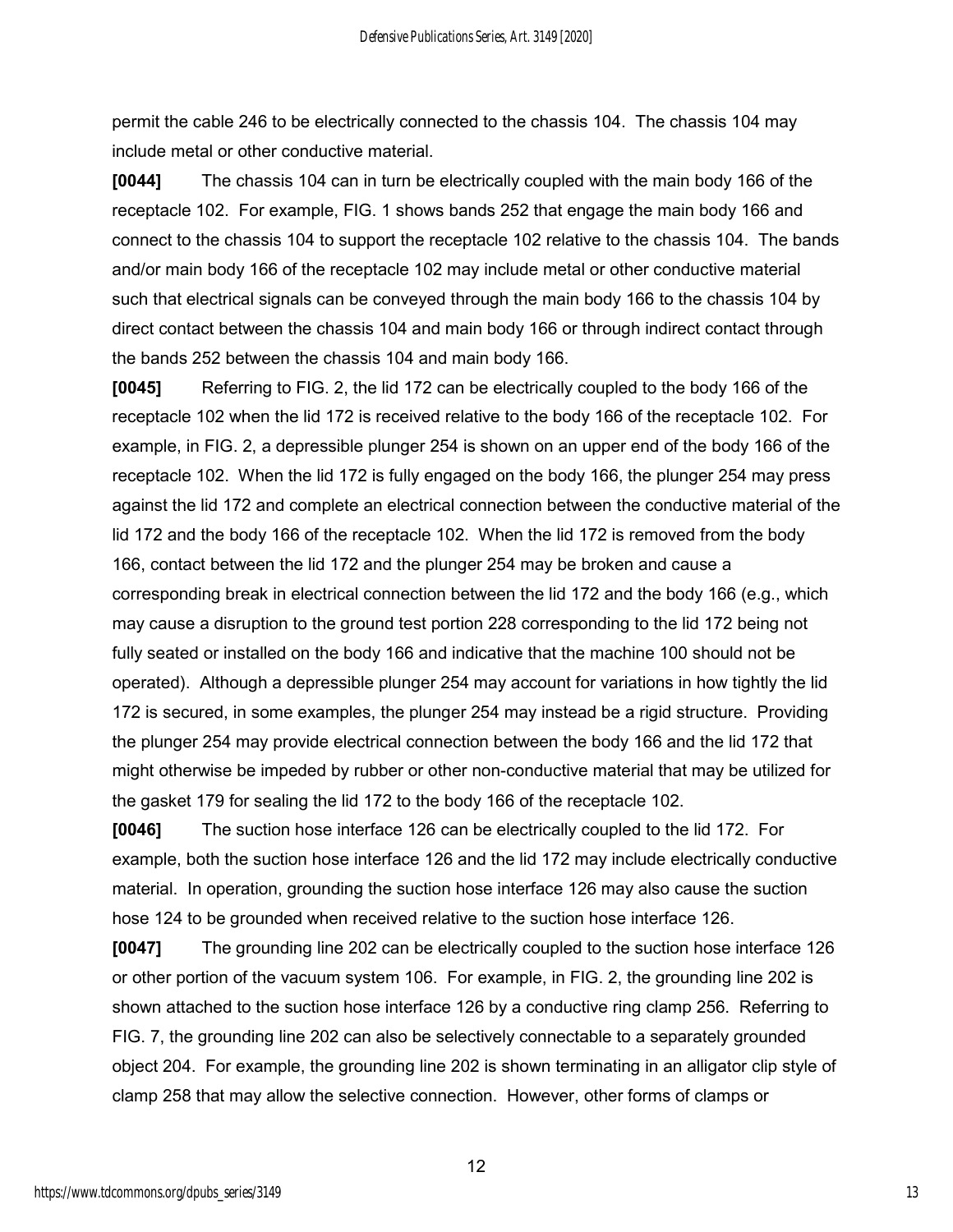connectors may be utilized apart from the depicted conductive ring clamp 256 and/or alligator clip style of clamp 258.

**[0048]** In practice, as shown in FIG. 7, the machine 100 may be made ready for operation by plugging the power cable 236 into grounded power (e.g., into the outlet 242) and connecting the grounding line 202 with the separately grounded object 204. This may fully establish or close the grounding circuit or loop. The ground-checking module 224 may be able to confirm that the grounding circuit or loop has been fully established by sending an electrical current that will travel through the completed loop, such as out through the ground test portion 228 and ultimately back in through the ground reference portion 226. Confirming that the loop is closed may confirm that one side of the checking module 224 is electrically connected to ground through the outlet 242 while another side of the checking module 224 is electrically connected to ground via the separately grounded object 204. For example, with reference to FIG. 8, the confirming current may flow out of the ground-checking module 224 and out through the ground test portion 228. The current may continue through the cable 246 (FIG. 2) that connects to the ground test portion 228 (FIG. 8). Referring to FIG. 2, the current may continue through that cable 246, through the chassis 104, through the band 252, through the body 166 of the receptacle 102, through the plunger 254, and into the lid 172. Referring to FIG. 7, the current may continue from the lid 172, through the suction hose interface 126, through the grounding line 202, and into the separately grounded object 204. The current may continue to the outlet 242 or other grounded power supply via the grounding shared with the separately grounded object 204. From the outlet 242 or other grounded power supply the current may travel onward though the grounding prong 244, and through the power cable 236 into the enclosure 208. Referring to FIG. 8, the current may continue to travel into the grounded portion 232 of the electrical panel 206 and into the ground reference portion 226 of the ground-checking module 224.

**[0049]** The ground-checking module 224 may determine a resistance in the completed ground-checking circuit or loop based on the current flow through the ground reference portion 226 and the ground test portion 228. If the resistance is less than a predetermined threshold value (such as 8 ohms), the ground-checking module 224 may permit power to be provided through the output 216 to enable operation of the vacuum system 106. For example, a resistance that is less than a predetermined threshold value may be indicative of the machine 100 being sufficiently grounded via connection with both the outlet 242 and the separately grounded object 204 in a manner that will reduce or eliminate a risk of a voltage difference that could otherwise lead to spark generation. Thus, based on such an indication that the machine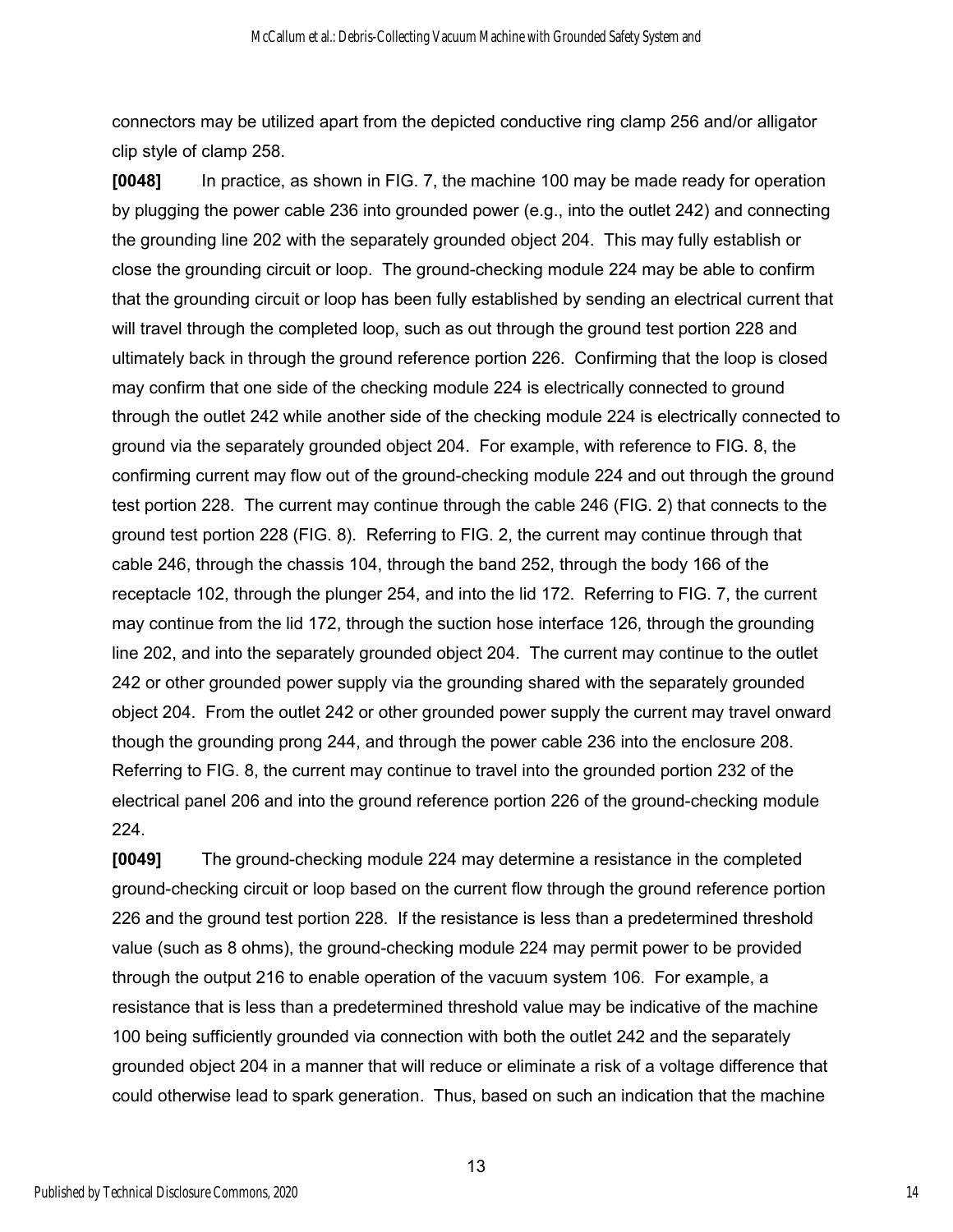100 is in a condition that is safe to operate, the checking module 224 may permit power to be provided to enable operation of the vacuum system 106. In contrast, the ground-checking module 224 may prevent or terminate operation of the suction source 110 of the vacuum system 106 when resistance exceeds the predetermined threshold value. For example, the resistance exceeding the threshold value may correspond to an interruption in electrical coupling through the ground test portion 228, chassis 104, body 166 of the receptacle 102, lid 172, suction hose interface 126, line 202, and separately grounded object 204. Such interruption may indicate that relevant portions of the machine 100 are not appropriately grounded and/or connected and therefore not deemed safe to operate. Thus, the ground-checking module 224 may function to prevent operation of the machine 100 when appropriate grounding is not registered as present. Moreover, although the discussion above describes determining a resistance, it should be understood that such determination may encompass determinations tied to other corollaries or values related to resistance, including, but not limited to, conductance (e.g., one over resistance), or voltage divided by current.

**[0050]** In various examples, the checking module 214 additionally or alternatively may be or include a liquid level checking module 260. For example, in FIG. 2, a liquid level sensor 262 is shown. The liquid level sensor 262 may include a float sensor or any other form of sensor for determining a level of liquid in the receptacle 102. The liquid level sensor 262 may provide an additional or alternative input (e.g., as at 264 in FIG. 8) to the checking module 214. The checking module 214 may prevent or terminate operation of the vacuum system 106 in response to receiving an indication that the liquid level within the receptacle 102 is outside of a predetermined range for safe operation of the machine 100.

**[0051]** In various examples, the checking module 214 additionally or alternatively may be or include a temperature checking module 266. For example, in FIG. 2, the liquid level sensor 262 may be supplemented with or replaced by a thermocouple 268 or other suitable temperature sensor capable of determining a relevant temperature within the receptacle 102. Referring to FIG. 8, the checking module 214 may prevent or terminate operation of the vacuum system 106 in response to receiving an indication (e.g., via input 264 in FIG. 8, which may connect for example to the thermocouple 268 in FIG. 2 through input 264A) that the temperature within the receptacle 102 is outside of a predetermined range for safe operation of the machine 100.

**[0052]** In various examples, the checking module 214 additionally or alternatively may be in communication with other controls for the machine 100. For example, in FIG. 8, a path for power to the checking module 214 includes an on-off switch 270 on the door 210 of the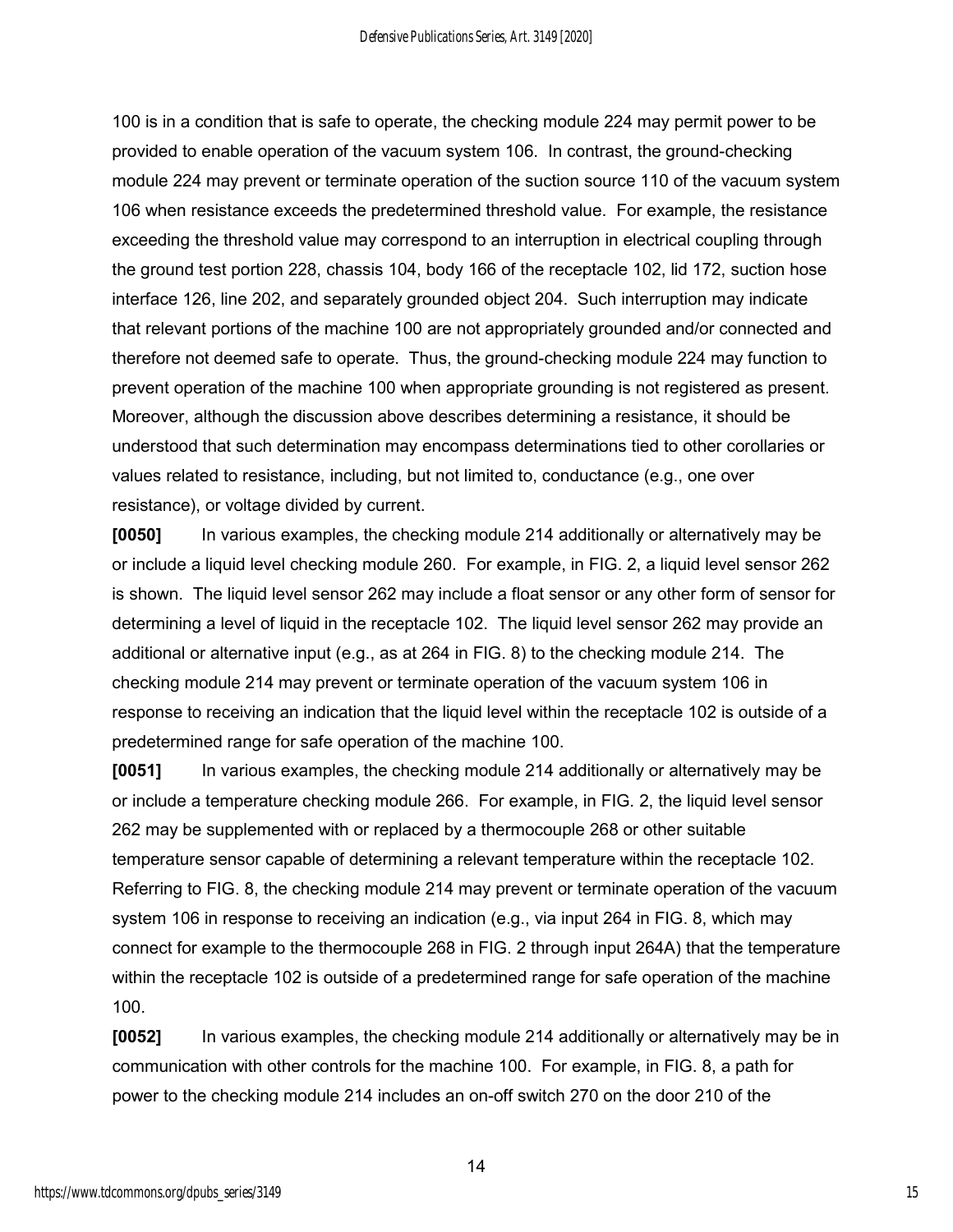enclosure 208. The on-off switch 270 in the on position may permit power to flow to the checking module 214, e.g., through line 235, through the switch 270, through line 237, through the power supply 238, and through line 239. In the off position, the on-off switch 270 may prevent power from flowing to the checking module 214. Operation of the vacuum system 106 accordingly may be terminated or prevented in response to the switch 270 being moved to or maintained in the off position. In contrast, even if the switch 270 is in the on position, the checking module 214 may still prevent or terminate operation of the vacuum system 106 if other inputs (such as from the ground reference portion 226, the ground test portion 228, the liquid level checking module 260, and/or the temperature checking module 266) are providing signals corresponding to unsafe operation conditions. For example, the checking module 214 may function to only permit operation of the vacuum system 106 when the switch 270 is in the on position and no other termination or prevention conditions are present based on other inputs to the checking module 214.

**[0053]** The above-described aspects are merely possible examples of implementations, merely set forth for a clear understanding of the principles of the present disclosure. Many variations and modifications can be made to the above-described example(s) without departing substantially from the spirit and principles of the present disclosure. All such modifications and variations are included herein within the scope of the present disclosure, and all possible claims to individual aspects or combinations of elements or steps are intended to be supported by the present disclosure. Moreover, although specific terms are employed herein, as well as in the claims that follow, they are used only in a generic and descriptive sense, and not for the purposes of limiting the described invention, nor the claims that follow.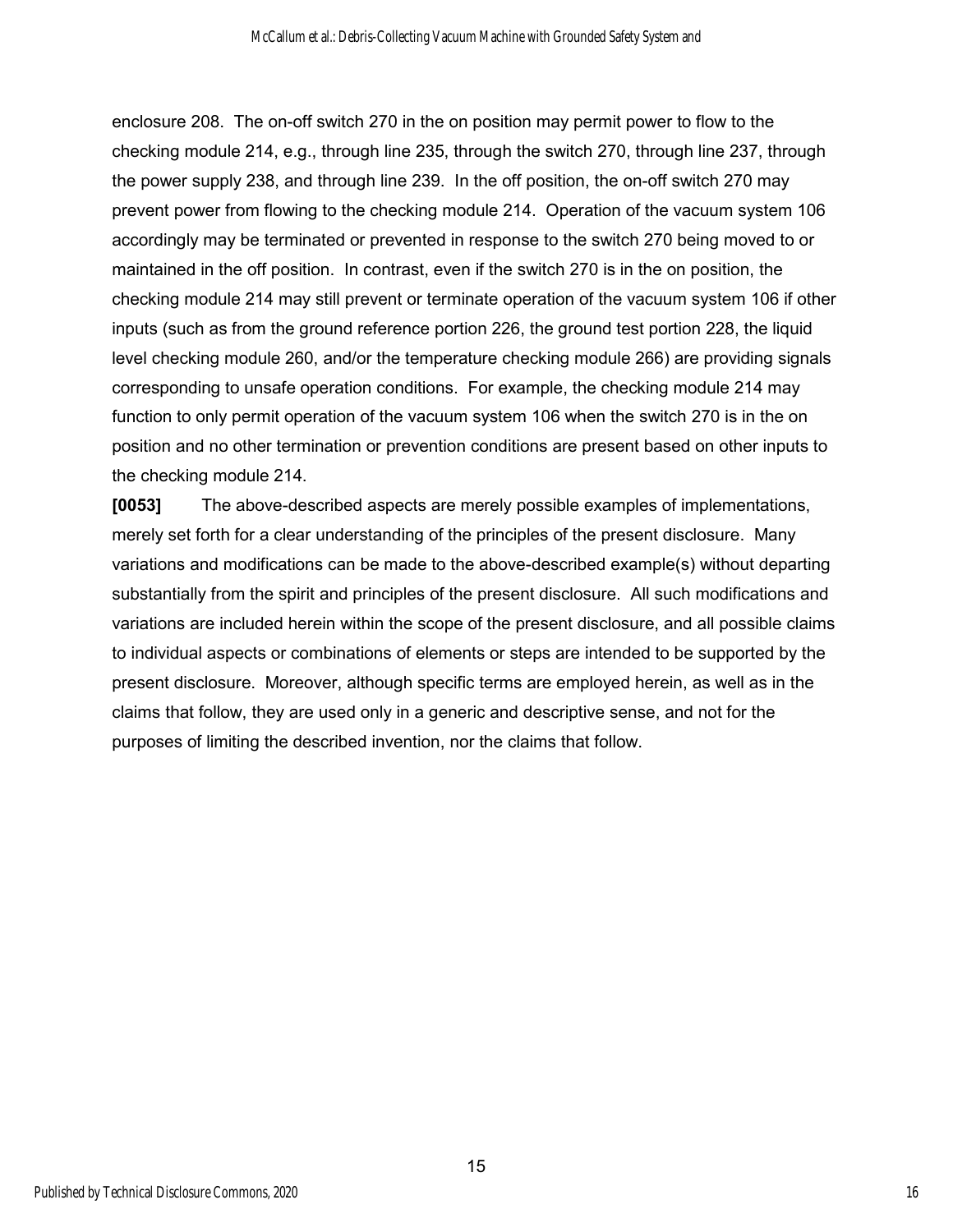#### **CLAIMS**

That which is claimed is:

1. A debris collection machine comprising:

a vacuum system comprising:

a receptacle for receiving debris; and

a suction source operable to provide suction for pulling debris into the receptacle;

a ground reference portion of a ground-checking circuit, the ground reference portion electrically coupled with an electrically grounded reference point;

a ground test portion of the ground-checking circuit, the ground test portion electrically coupled with a portion of the vacuum system; and

a ground-checking module coupled with the vacuum system, the ground reference portion, and the ground test portion and configured to:

> send an electrical current through the ground-checking circuit in a completed state in which the ground-checking circuit comprises the ground reference portion, the ground-checking module, the ground test portion, and a grounded object electrically coupled with the ground test portion and the ground reference portion; determine a resistance in the ground-checking circuit based on the electrical current; and prevent or terminate operation of the suction source of the vacuum system when the resistance exceeds a predetermined threshold

value.

2. The debris collection machine of claim 1, further comprising a power cable configured to provide power to the debris collection machine, wherein the ground reference portion of the ground-checking circuit is electrically connected with a grounding prong of the power cable.

3. The debris collection machine of claim 1, wherein the ground test portion of the groundchecking circuit is electrically coupled to a conductive body of the receptacle.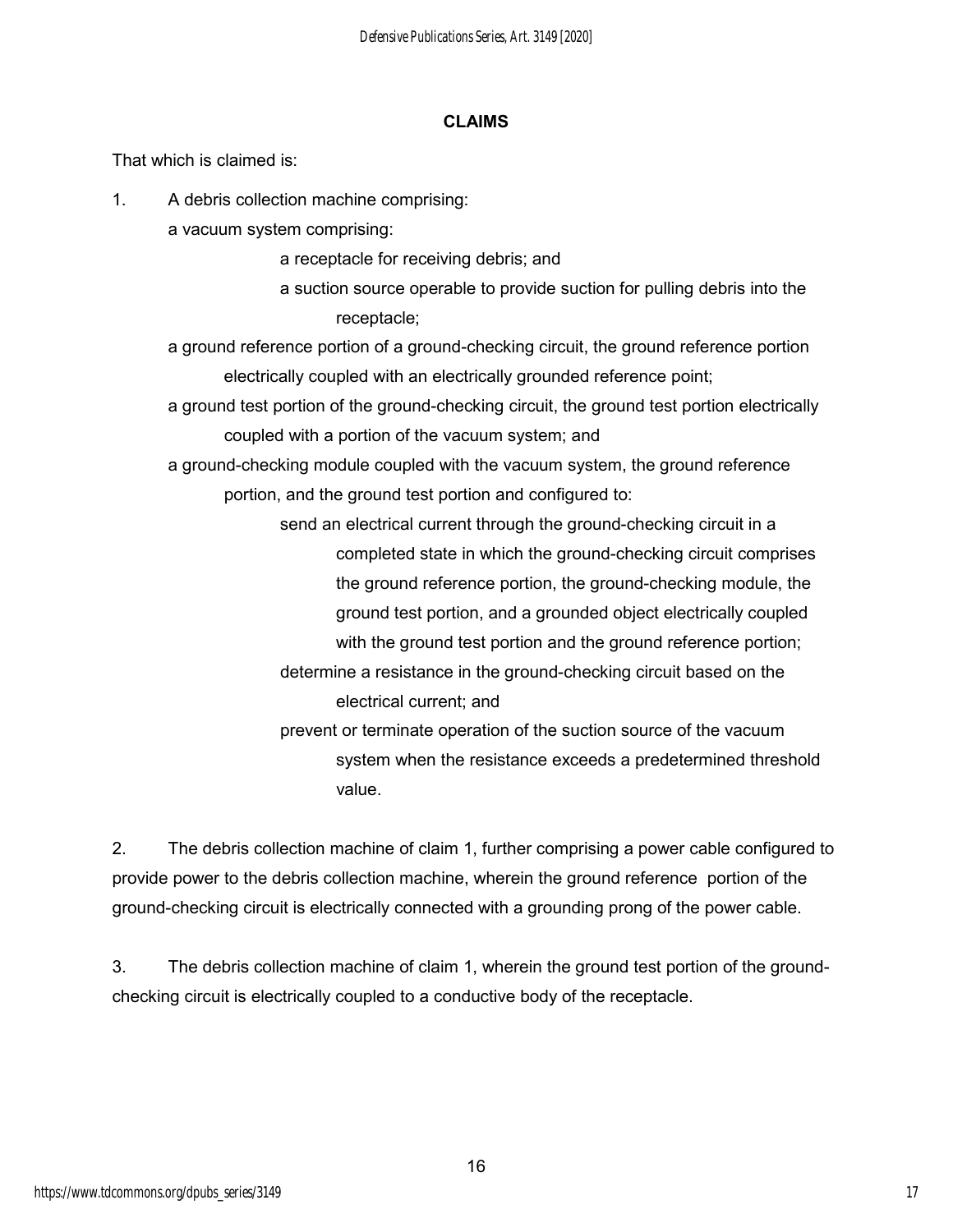4. The debris collection machine of claim 3, wherein the ground test portion of the groundchecking circuit is electrically coupled to a chassis supporting the receptacle and the chassis is electrically coupled to the conductive body of the receptacle.

5. The debris collection machine of claim 3, wherein the ground test portion of the groundchecking circuit is electrically coupled via the conductive body of the receptacle to a lid of the receptacle when the lid is received relative to the body of the receptacle.

6. The debris collection machine of claim 5, further comprising:

a non-conductive gasket disposed on the lid or the conductive body of the receptacle for sealing when the lid is received relative to the conductive body of the receptacle; and

a conductive projection that extends between and contacts the lid and the conductive body of the receptacle when the lid is received relative to the conductive body of the receptacle, wherein the ground test portion of the ground-checking circuit is electrically coupled via the conductive body of the receptacle and the conductive projection to the lid of the receptacle.

7. The debris collection machine of claim 3, further comprising a suction hose interface that is electrically coupled to the ground test portion of the ground-checking circuit.

8. The debris collection machine of claim 7, wherein the suction hose interface is electrically coupled to the ground test portion of the ground-checking circuit via at least one of the conductive body of the receptacle or a lid of the receptacle.

9. The debris collection machine of claim 3, wherein the ground test portion of the groundchecking circuit is electrically coupled via at least the conductive body of the receptacle to a line that is selectively connectable to a separately grounded item.

10. The debris collection machine of claim 9, further comprising a clamp for releasably connecting the line to the separately grounded item.

11. The debris collection machine of claim 1, wherein the ground-checking module prevents or terminates operation of the suction source of the vacuum system by operating a valve that controls flow of air to a venturi nozzle of the suction source.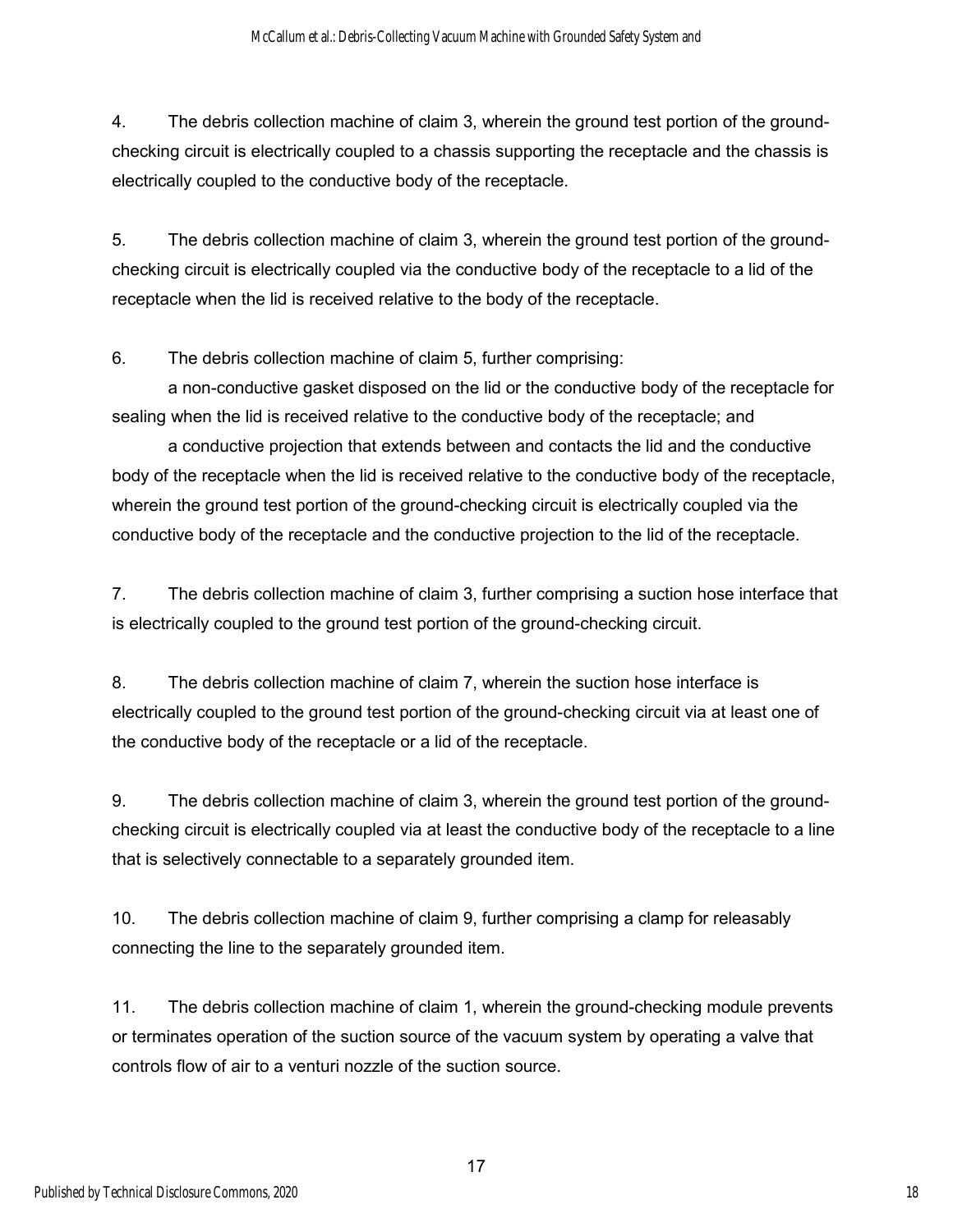12. The debris collection machine of claim 1, further comprising:

a liquid level sensor configured to detect a level of liquid in the receptacle; and a liquid level checking system configured to prevent or terminate operation of the suction source of the vacuum system when the level of liquid detected by the liquid level sensor is outside of a predetermined range.

13. The debris collection machine of claim 1, further comprising a release valve comprising: a seat including a surface defined about an aperture through a boundary of the receptacle;

a stopper movable relative to the seat between (a) a closed position in which the stopper is received on the seat for preventing gas flow through the aperture, and (b) an open position in which the stopper is spaced apart from the seat for allowing gas flow through the aperture; and

a biasing mechanism arranged to (a) bias the stopper toward the open position in the absence of suction from the suction source so as to permit escape of hydrogen or other flammable gas out of the receptacle when the suction source is not in operation, and (b) permit the stopper to move to the closed position in response to suction from the suction source so as to prevent pressure loss within the receptacle through the aperture when the suction source is in operation.

14. The debris collection machine of claim 1, further comprising:

a suction hose interface; and

a pipe comprising:

 a first end coupled with the suction hose interface for receiving debris through the suction hose interface in response to suction provided by the suction source; and

 a second end arranged to deliver debris conveyed through the pipe into water in the receptacle.

15. The debris collection machine of claim 1, wherein the predetermined threshold value is 8 ohms or less.

16. The debris collection machine of claim 1, further comprising a non-conductive enclosure, wherein the ground test portion of the ground-checking circuit extends out of the non-conductive enclosure to electrically couple with the portion of the vacuum system.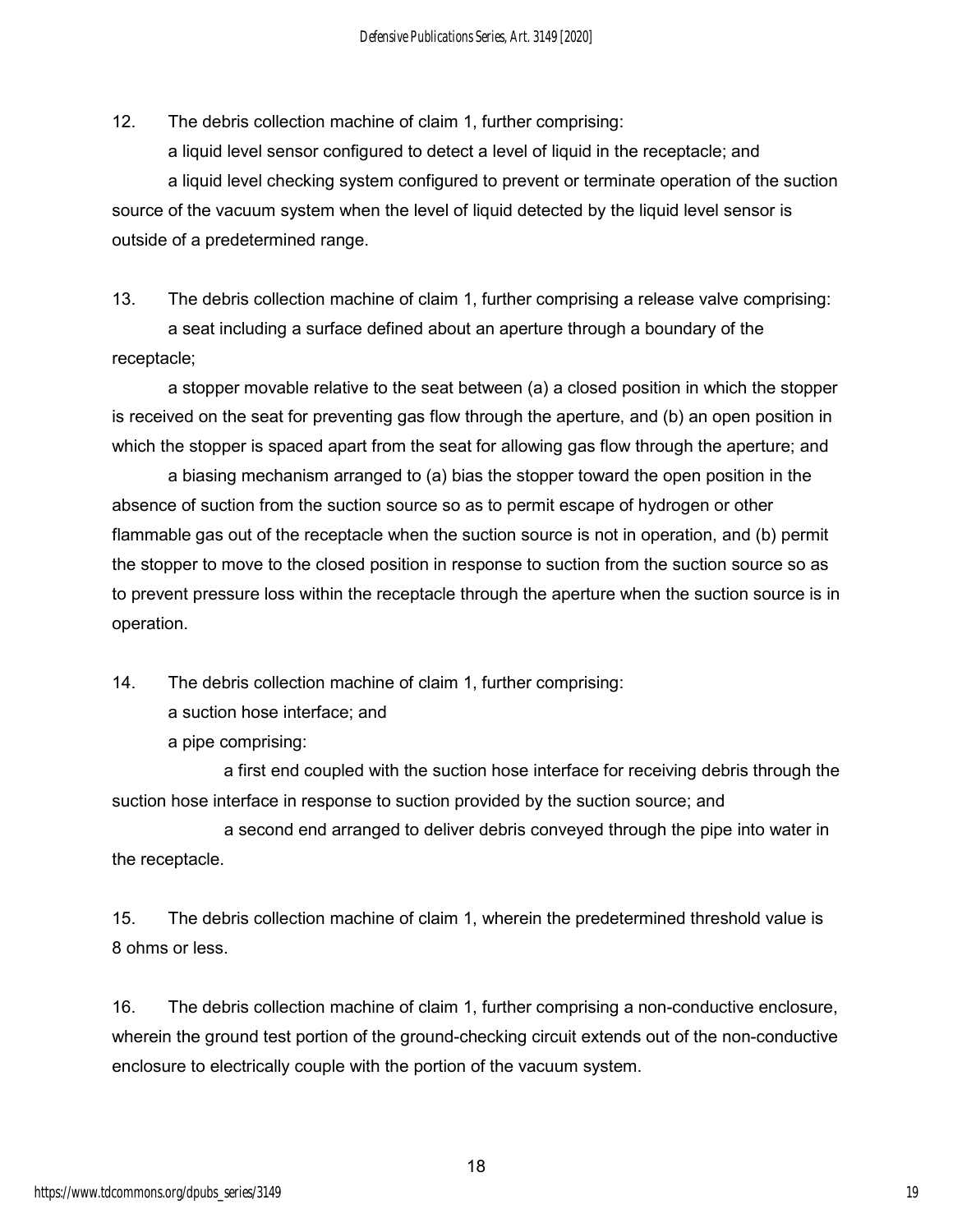17. A debris collection machine comprising:

a vacuum system comprising:

a receptacle for receiving debris, the receptacle having a conductive body; and

a suction source operable to provide suction for pulling debris into the receptacle;

a chassis supporting and electrically coupled to the receptacle;

- a ground reference portion of a ground-checking circuit, the ground reference portion electrically coupled with an electrically grounded reference point;
- a ground test portion of the ground-checking circuit, the ground test portion electrically coupled with the chassis;
- a lid electrically coupled to the conductive body of the receptacle when the lid is received relative to the conductive body of the receptacle;
- a suction hose interface electrically coupled to the lid;
- a line electrically coupled to the suction hose interface and selectively connectable to a separately grounded item; and
- a ground-checking module coupled with the ground reference portion of the groundchecking circuit, the ground test portion of the ground-checking circuit, and the suction source of the vacuum system, and configured to:
	- determine a resistance between the ground reference portion of the ground-checking circuit and the ground test portion of the groundchecking circuit; and
	- prevent or terminate operation of the suction source of the vacuum system when the resistance detected exceeds a predetermined threshold value corresponding to an interruption in electrical coupling through the ground test portion of the ground-checking circuit, the chassis, the conductive body of the receptacle, the lid, the suction hose interface, the line, and the separately grounded item.

18. A method comprising:

checking a resistance of a circuit configured to include (a) a ground reference portion electrically coupled with an electrically grounded reference point and (b) a ground test portion electrically coupled with a portion of a vacuum system of a debris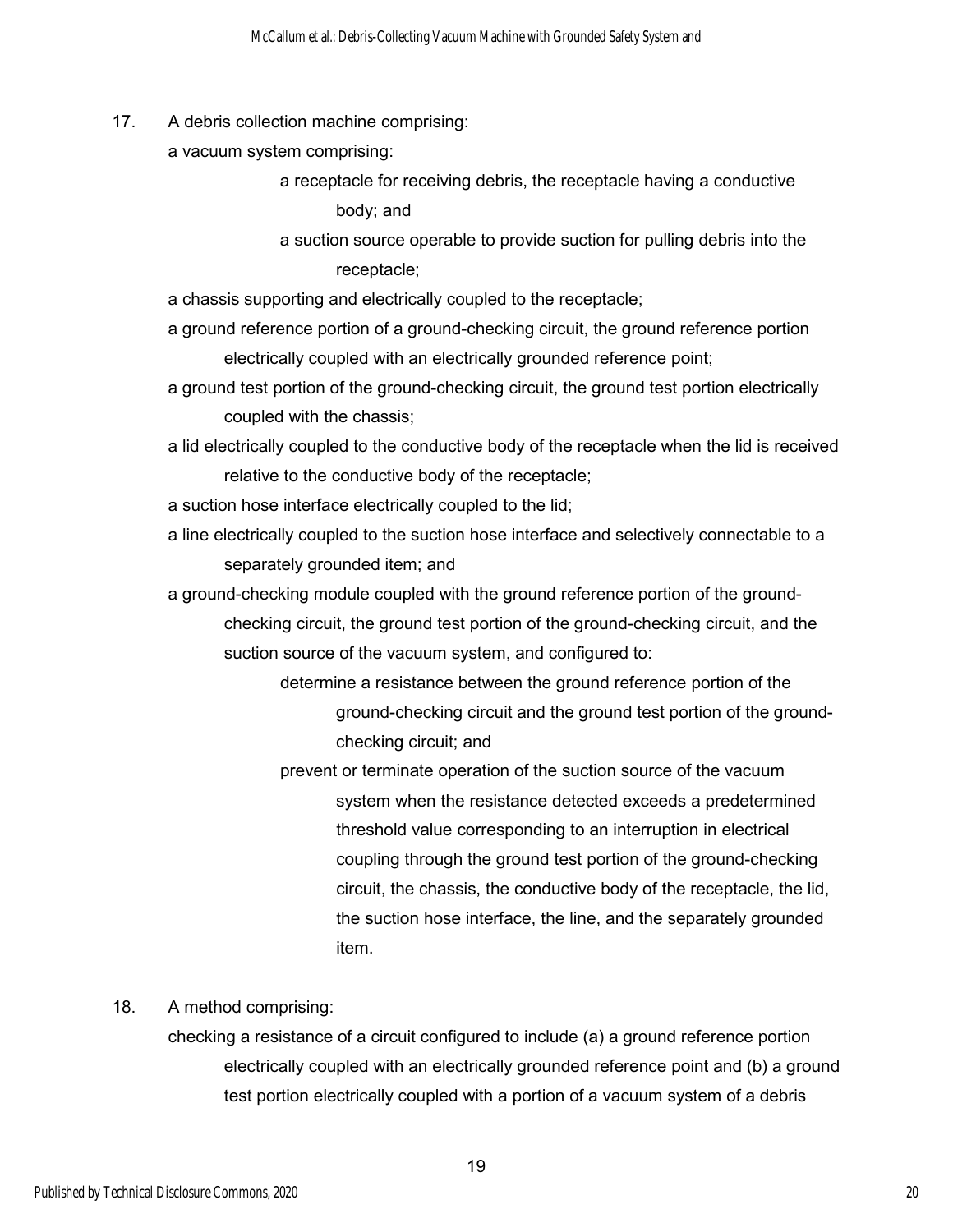collection machine, the vacuum system including (a) a receptacle for receiving debris, and (b) a suction source operable to provide suction for pulling debris into the receptacle; and

preventing or terminating operation of the suction source of the vacuum system when the resistance exceeds a predetermined threshold value.

19. The method of claim 18, further comprising:

connecting the debris collection machine to grounded power so as to provide the electrically grounded reference point; and

connecting a line between a grounded item and a portion of the debris collection machine that is electrically connected to the ground test portion, wherein the grounded item is thermally separate from the debris collection machine or separate from the debris collection machine in the absence of the line.

20. The method of claim 18, wherein the predetermined threshold value is 8 ohms or less.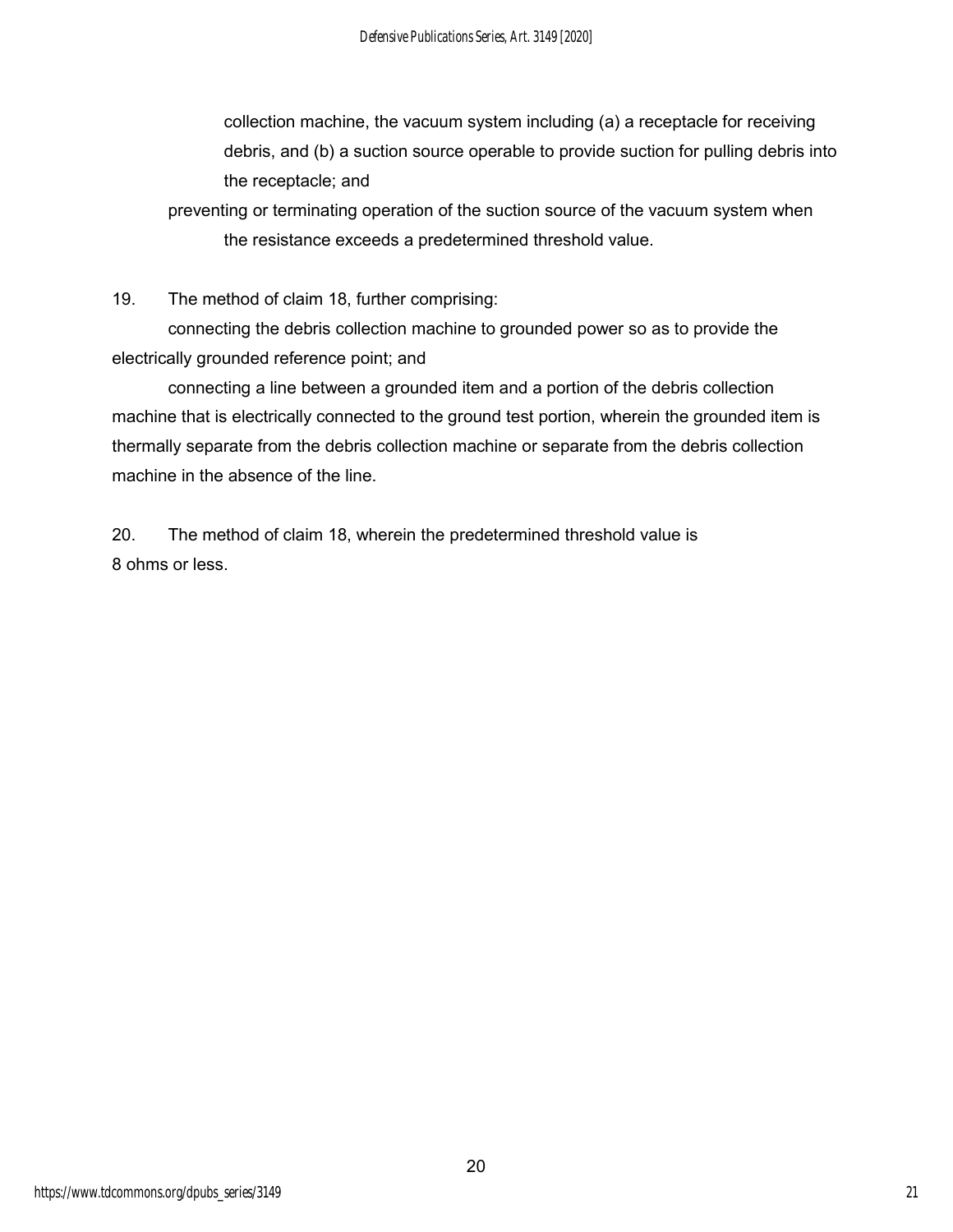### **ABSTRACT**

A debris collection machine includes a vacuum system (including a suction source operable to provide suction for pulling debris into a receptacle), a ground reference portion, a ground test portion, and a ground-checking module. The ground reference portion is electrically coupled with an electrically grounded reference point, and the ground test portion is electrically coupled with a portion of the vacuum system. The ground-checking module determines a resistance between from the ground reference portion and the ground test portion and prevents or terminates operation of the suction source of the vacuum system when the resistance exceeds a predetermined threshold value, e.g., which may correspond to a risk condition of spark generation that could ignite material in the receptacle.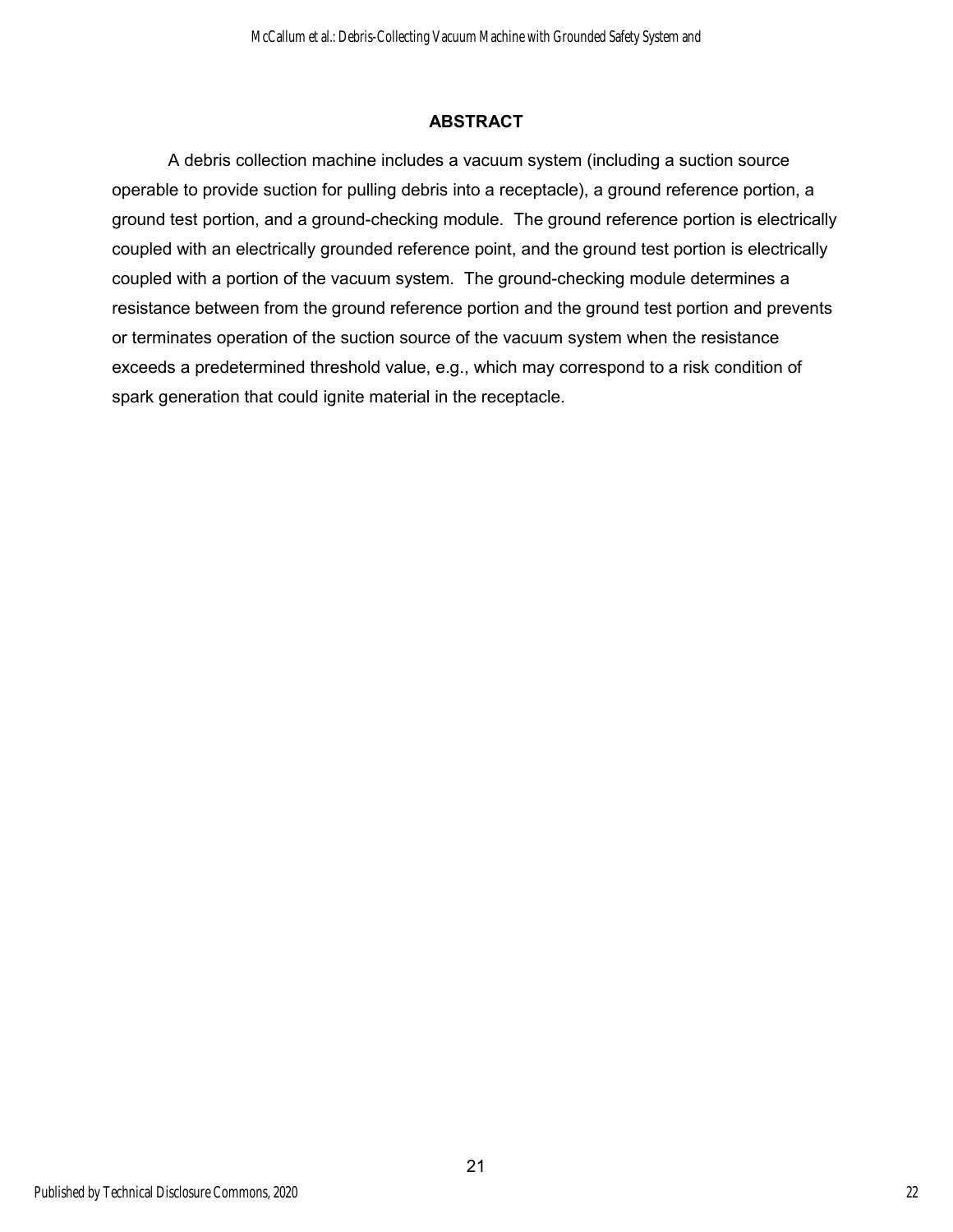

 $\overline{\phantom{0}}$ 

 $\lceil$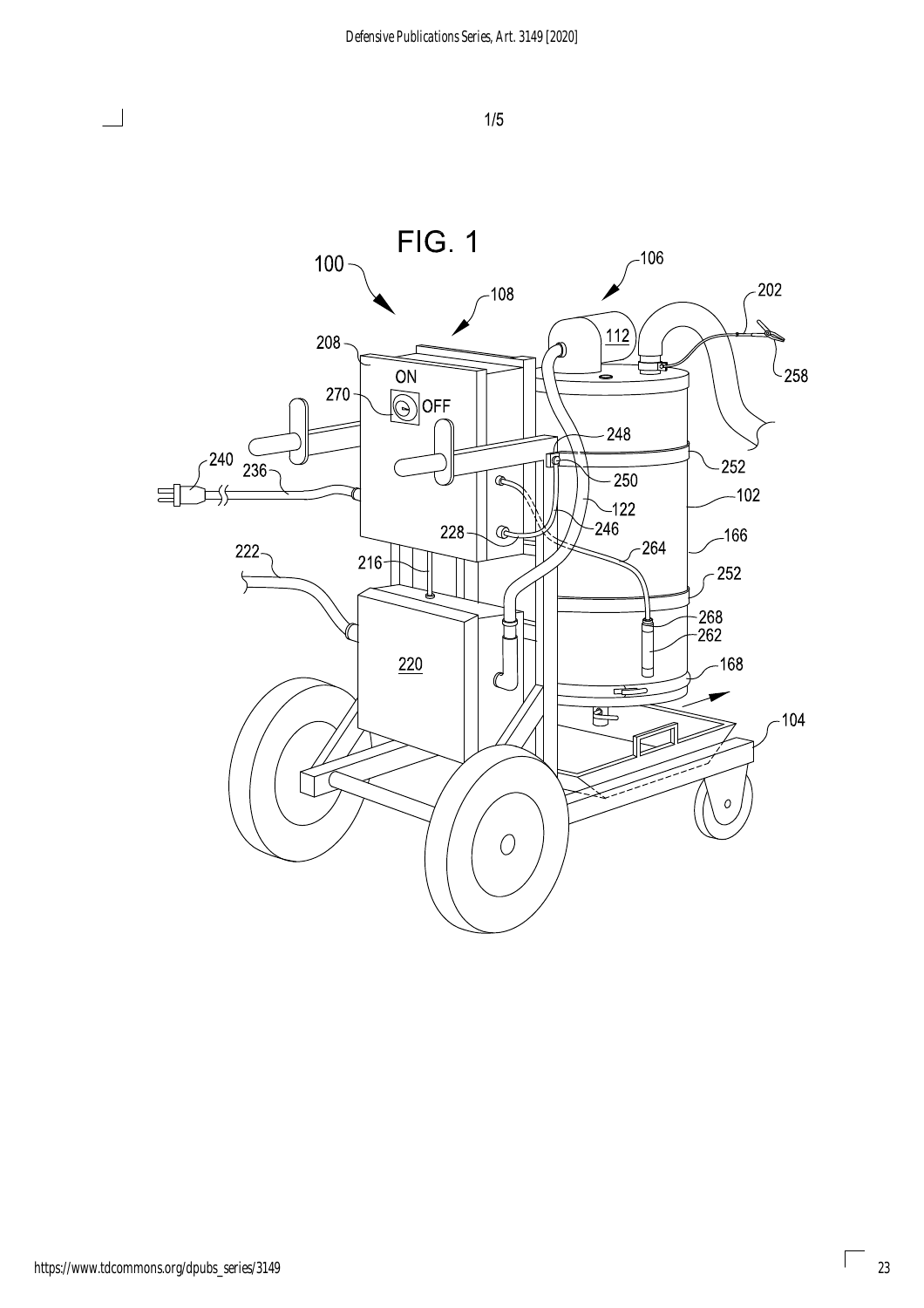



 $\Box$ 

ſ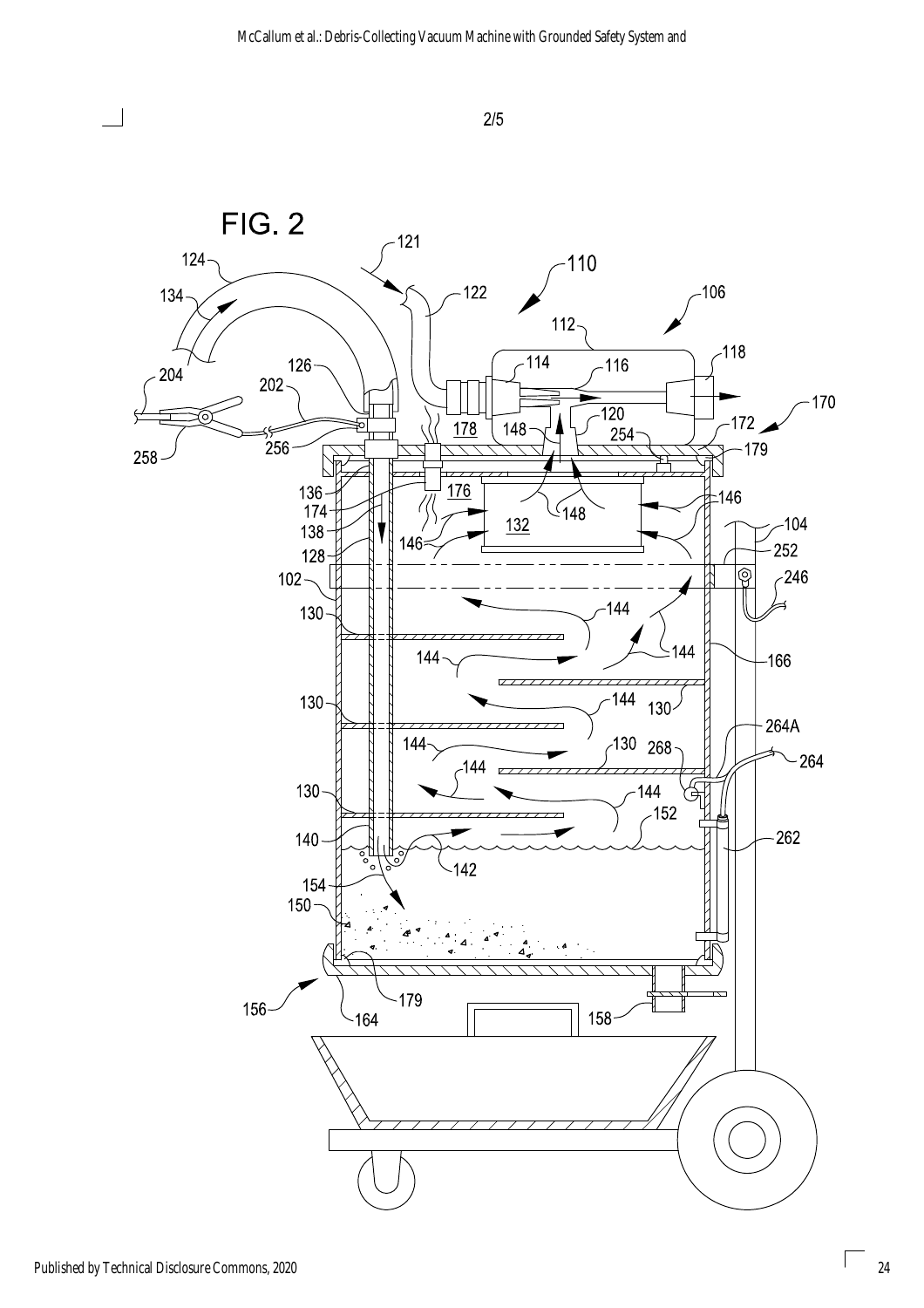

![](_page_25_Figure_3.jpeg)

![](_page_25_Figure_4.jpeg)

 $\overline{\phantom{0}}$ 

 $\begin{bmatrix} \phantom{-} \end{bmatrix}$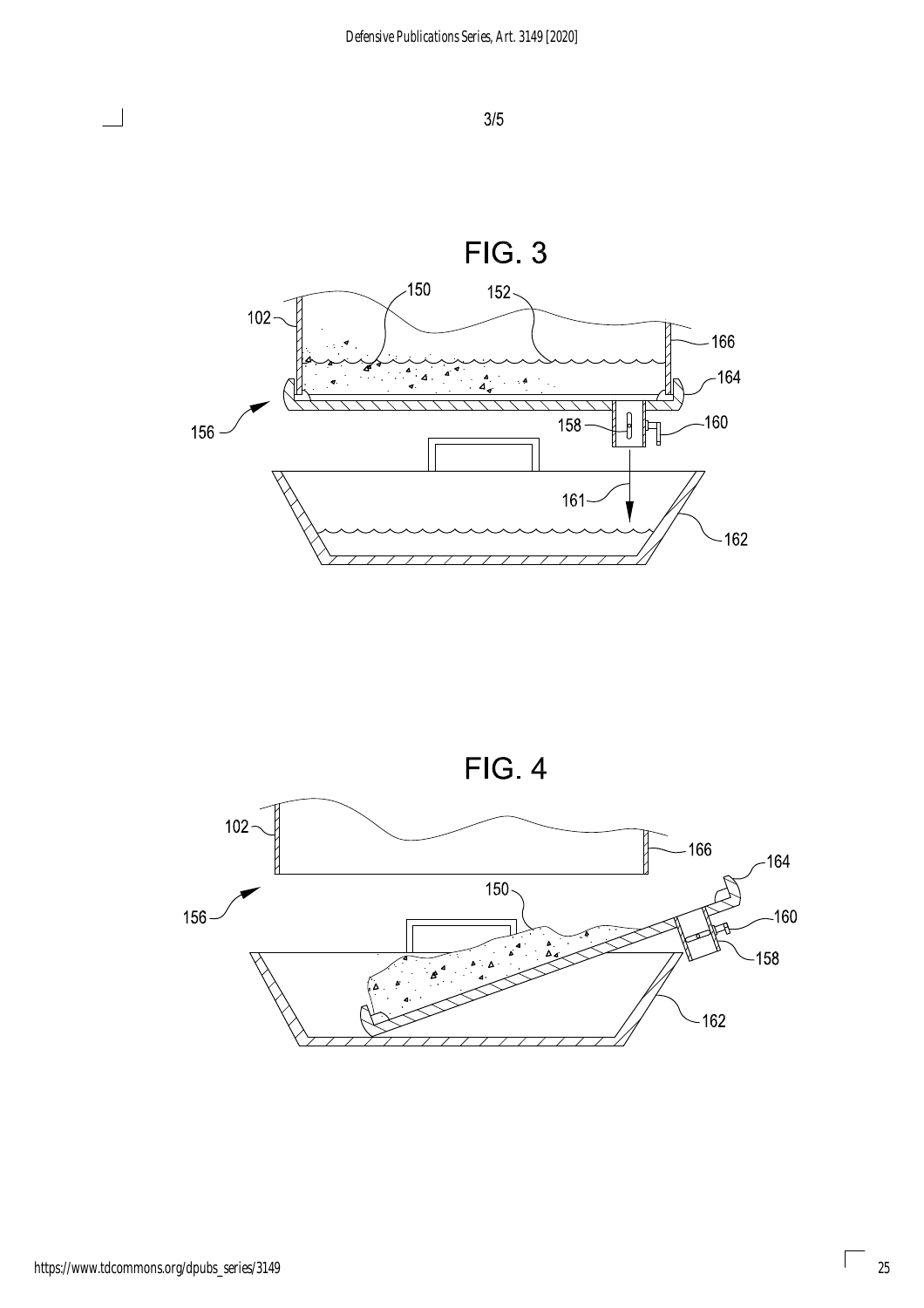![](_page_26_Figure_1.jpeg)

ſ